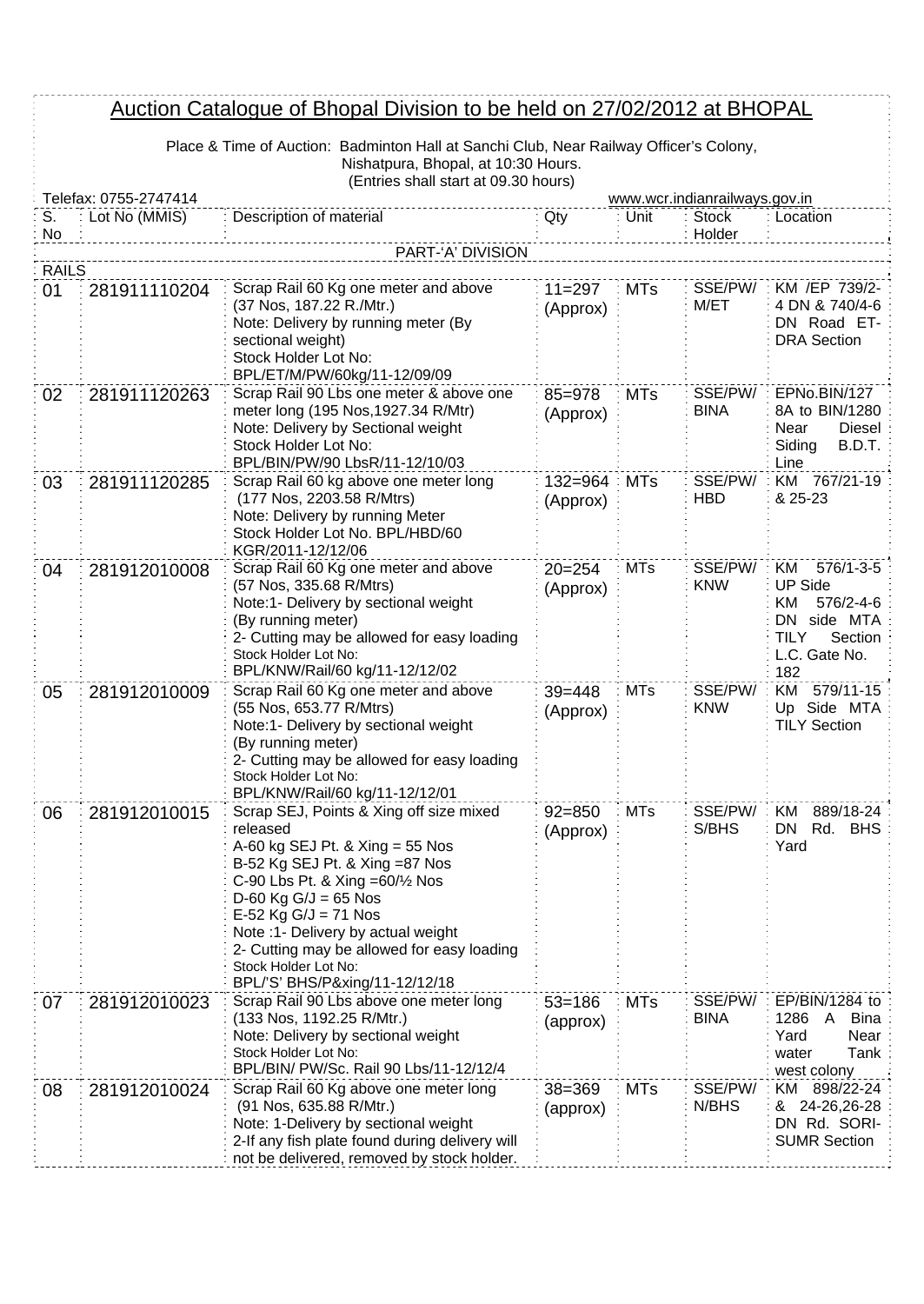| BPL/BHS/N/PW/SCR/60 kg/11-12/12/0133<br>SSE/PW/<br>KM<br>910/28-30<br>Scrap Rail 90 Lbs above one meter long<br>$08 = 216$<br><b>MTs</b><br>281912010025<br>09<br>N/BHS<br>(24 Nos, 184.18 R/Mtr.)<br>DN<br>Rd. GLG<br>(approx)<br>Note: 1-Delivery by sectional weight<br>Yard<br>2-If any fish plate found during delivery will<br>not be delivered, removed by stock holder.<br>Stock Holder Lot No:<br>BPL/BHS/N/PW/SCR/90 Lbs/11-12/12/138<br>Scrap Rail 60 Kg one meter & above long<br>$13 = 232$<br>SSE/PW/<br>KM<br>890/15-17<br>281901020035<br><b>MTs</b><br>10<br>(29 Nos, 219.29 R/Mtr)<br>S/BHS<br>and 890/27-29<br>(approx)<br>Note: Delivery by Sectional weighment.<br>Up Road BHS<br>Stock Holder Lot No:<br>Yard<br>BPL/BHS/S/PW/60 kg/11-12/01/24<br>SSE/PW/<br>KM 650/30-32<br>Unserviceable Rail 60 Kg<br><b>MTs</b><br>$34 = 629$<br>11<br>281901020036<br>(114 Nos, 573.90 R/Mtr)<br>Dn. Road<br>S/Harda<br>(approx)<br>Note: Delivery by Running Meter.<br>Stock Holder Lot No:<br>BPL/HD/S/R/11-12/07<br>SSE/PW/<br>880/25-27<br>Scrap Rail 60 Kg One meter & above one<br>$19 = 669$<br><b>MTs</b><br>KM<br>281901020046<br>12<br>meter long (79 Nos, 325.97 R/Mtr.)<br>S/BHS<br>Up Road SCI<br>(approx) |
|-------------------------------------------------------------------------------------------------------------------------------------------------------------------------------------------------------------------------------------------------------------------------------------------------------------------------------------------------------------------------------------------------------------------------------------------------------------------------------------------------------------------------------------------------------------------------------------------------------------------------------------------------------------------------------------------------------------------------------------------------------------------------------------------------------------------------------------------------------------------------------------------------------------------------------------------------------------------------------------------------------------------------------------------------------------------------------------------------------------------------------------------------------------------------------------------------------------------------------------|
|                                                                                                                                                                                                                                                                                                                                                                                                                                                                                                                                                                                                                                                                                                                                                                                                                                                                                                                                                                                                                                                                                                                                                                                                                                     |
|                                                                                                                                                                                                                                                                                                                                                                                                                                                                                                                                                                                                                                                                                                                                                                                                                                                                                                                                                                                                                                                                                                                                                                                                                                     |
|                                                                                                                                                                                                                                                                                                                                                                                                                                                                                                                                                                                                                                                                                                                                                                                                                                                                                                                                                                                                                                                                                                                                                                                                                                     |
|                                                                                                                                                                                                                                                                                                                                                                                                                                                                                                                                                                                                                                                                                                                                                                                                                                                                                                                                                                                                                                                                                                                                                                                                                                     |
|                                                                                                                                                                                                                                                                                                                                                                                                                                                                                                                                                                                                                                                                                                                                                                                                                                                                                                                                                                                                                                                                                                                                                                                                                                     |
|                                                                                                                                                                                                                                                                                                                                                                                                                                                                                                                                                                                                                                                                                                                                                                                                                                                                                                                                                                                                                                                                                                                                                                                                                                     |
|                                                                                                                                                                                                                                                                                                                                                                                                                                                                                                                                                                                                                                                                                                                                                                                                                                                                                                                                                                                                                                                                                                                                                                                                                                     |
|                                                                                                                                                                                                                                                                                                                                                                                                                                                                                                                                                                                                                                                                                                                                                                                                                                                                                                                                                                                                                                                                                                                                                                                                                                     |
|                                                                                                                                                                                                                                                                                                                                                                                                                                                                                                                                                                                                                                                                                                                                                                                                                                                                                                                                                                                                                                                                                                                                                                                                                                     |
|                                                                                                                                                                                                                                                                                                                                                                                                                                                                                                                                                                                                                                                                                                                                                                                                                                                                                                                                                                                                                                                                                                                                                                                                                                     |
|                                                                                                                                                                                                                                                                                                                                                                                                                                                                                                                                                                                                                                                                                                                                                                                                                                                                                                                                                                                                                                                                                                                                                                                                                                     |
|                                                                                                                                                                                                                                                                                                                                                                                                                                                                                                                                                                                                                                                                                                                                                                                                                                                                                                                                                                                                                                                                                                                                                                                                                                     |
|                                                                                                                                                                                                                                                                                                                                                                                                                                                                                                                                                                                                                                                                                                                                                                                                                                                                                                                                                                                                                                                                                                                                                                                                                                     |
|                                                                                                                                                                                                                                                                                                                                                                                                                                                                                                                                                                                                                                                                                                                                                                                                                                                                                                                                                                                                                                                                                                                                                                                                                                     |
|                                                                                                                                                                                                                                                                                                                                                                                                                                                                                                                                                                                                                                                                                                                                                                                                                                                                                                                                                                                                                                                                                                                                                                                                                                     |
|                                                                                                                                                                                                                                                                                                                                                                                                                                                                                                                                                                                                                                                                                                                                                                                                                                                                                                                                                                                                                                                                                                                                                                                                                                     |
|                                                                                                                                                                                                                                                                                                                                                                                                                                                                                                                                                                                                                                                                                                                                                                                                                                                                                                                                                                                                                                                                                                                                                                                                                                     |
|                                                                                                                                                                                                                                                                                                                                                                                                                                                                                                                                                                                                                                                                                                                                                                                                                                                                                                                                                                                                                                                                                                                                                                                                                                     |
| Note: delivery by sectional weight<br>yard                                                                                                                                                                                                                                                                                                                                                                                                                                                                                                                                                                                                                                                                                                                                                                                                                                                                                                                                                                                                                                                                                                                                                                                          |
| Stock Holder Lot No:                                                                                                                                                                                                                                                                                                                                                                                                                                                                                                                                                                                                                                                                                                                                                                                                                                                                                                                                                                                                                                                                                                                                                                                                                |
| BPL/BHS/S/PW/60 kg/11-12/26                                                                                                                                                                                                                                                                                                                                                                                                                                                                                                                                                                                                                                                                                                                                                                                                                                                                                                                                                                                                                                                                                                                                                                                                         |
| SSE/PW/<br>Scrap Rail 60 Kg One meter & above one<br>KM 889/15-19<br>281901020047<br>$18 = 323$<br><b>MTs</b><br>13                                                                                                                                                                                                                                                                                                                                                                                                                                                                                                                                                                                                                                                                                                                                                                                                                                                                                                                                                                                                                                                                                                                 |
| meter long (43 Nos, 303.67 R/Mtr.)<br>S/BHS<br>& 889/27-29 Up<br>(approx)                                                                                                                                                                                                                                                                                                                                                                                                                                                                                                                                                                                                                                                                                                                                                                                                                                                                                                                                                                                                                                                                                                                                                           |
| Note: delivery by sectional weight<br>Side BHS Yard                                                                                                                                                                                                                                                                                                                                                                                                                                                                                                                                                                                                                                                                                                                                                                                                                                                                                                                                                                                                                                                                                                                                                                                 |
| Stock Holder Lot No:                                                                                                                                                                                                                                                                                                                                                                                                                                                                                                                                                                                                                                                                                                                                                                                                                                                                                                                                                                                                                                                                                                                                                                                                                |
| BPL/BHS/S/PW/60 kg/11-12/22<br>Scrap Rail 52 Kg 3 <sup>rd</sup> Class one meter long                                                                                                                                                                                                                                                                                                                                                                                                                                                                                                                                                                                                                                                                                                                                                                                                                                                                                                                                                                                                                                                                                                                                                |
| $38 = 387$<br><b>MTs</b><br>SSE/PW/<br>939/19-21<br>281912020062<br>KM<br>14<br>(100 Nos, 739.79 R/Mtr.)<br><b>BAQ</b><br>&                                                                                                                                                                                                                                                                                                                                                                                                                                                                                                                                                                                                                                                                                                                                                                                                                                                                                                                                                                                                                                                                                                         |
| (approx)<br>Note: Delivery by sectional weight<br>25-27 Up Road                                                                                                                                                                                                                                                                                                                                                                                                                                                                                                                                                                                                                                                                                                                                                                                                                                                                                                                                                                                                                                                                                                                                                                     |
| Stock Holder Lot No:<br><b>BET Yard</b>                                                                                                                                                                                                                                                                                                                                                                                                                                                                                                                                                                                                                                                                                                                                                                                                                                                                                                                                                                                                                                                                                                                                                                                             |
| BPI/BAQ/PW/52 R/11-12/10                                                                                                                                                                                                                                                                                                                                                                                                                                                                                                                                                                                                                                                                                                                                                                                                                                                                                                                                                                                                                                                                                                                                                                                                            |
| <b>MTs</b><br>SSE/PW/<br>Scrap Rails 52 Kgs, Illrd class above 01<br>$58 = 424$<br>958/14-16 Dn<br>15<br>281912020089                                                                                                                                                                                                                                                                                                                                                                                                                                                                                                                                                                                                                                                                                                                                                                                                                                                                                                                                                                                                                                                                                                               |
| Mtrs long, (152 Nos, 1125.92 R/Mtrs,) Note:<br>(approx)<br><b>BAQ</b><br>Rd, 958/17-19,                                                                                                                                                                                                                                                                                                                                                                                                                                                                                                                                                                                                                                                                                                                                                                                                                                                                                                                                                                                                                                                                                                                                             |
| delivery by sectional weight,<br>21-25 Up Rd.                                                                                                                                                                                                                                                                                                                                                                                                                                                                                                                                                                                                                                                                                                                                                                                                                                                                                                                                                                                                                                                                                                                                                                                       |
| Stock holder lot no.                                                                                                                                                                                                                                                                                                                                                                                                                                                                                                                                                                                                                                                                                                                                                                                                                                                                                                                                                                                                                                                                                                                                                                                                                |
| BPL/BAQ/PW/52 kg/2011-12/12.                                                                                                                                                                                                                                                                                                                                                                                                                                                                                                                                                                                                                                                                                                                                                                                                                                                                                                                                                                                                                                                                                                                                                                                                        |
| 16<br>281912020090<br>Scrap Rails 52 Kgs above 01 Mtrs long,<br>$19 = 919$<br>MTs<br>SSE/PW/<br>EP KM 874/2-4                                                                                                                                                                                                                                                                                                                                                                                                                                                                                                                                                                                                                                                                                                                                                                                                                                                                                                                                                                                                                                                                                                                       |
| /S/BHS<br>(47 Nos, 383.88 R/Mtrs,)<br>Dn Rd at SMT<br>(approx)                                                                                                                                                                                                                                                                                                                                                                                                                                                                                                                                                                                                                                                                                                                                                                                                                                                                                                                                                                                                                                                                                                                                                                      |
| Note:1- delivery by sectional weight,<br>Yard.                                                                                                                                                                                                                                                                                                                                                                                                                                                                                                                                                                                                                                                                                                                                                                                                                                                                                                                                                                                                                                                                                                                                                                                      |
| 2-cutting permission may be allowed for                                                                                                                                                                                                                                                                                                                                                                                                                                                                                                                                                                                                                                                                                                                                                                                                                                                                                                                                                                                                                                                                                                                                                                                             |
| easy loading,                                                                                                                                                                                                                                                                                                                                                                                                                                                                                                                                                                                                                                                                                                                                                                                                                                                                                                                                                                                                                                                                                                                                                                                                                       |
| 3- F/P are not part of lot, if found may be<br>return to S/holder,                                                                                                                                                                                                                                                                                                                                                                                                                                                                                                                                                                                                                                                                                                                                                                                                                                                                                                                                                                                                                                                                                                                                                                  |
| Stock holder lot no.                                                                                                                                                                                                                                                                                                                                                                                                                                                                                                                                                                                                                                                                                                                                                                                                                                                                                                                                                                                                                                                                                                                                                                                                                |
| BPL/BHS/PW/SC Rail 52 kg/2011-12/01/20.                                                                                                                                                                                                                                                                                                                                                                                                                                                                                                                                                                                                                                                                                                                                                                                                                                                                                                                                                                                                                                                                                                                                                                                             |
| $78 = 719$<br><b>MTs</b><br>SSE/PW/<br>Scrap Rails 60 Kgs, Illrd class above 01<br>Between BKA-<br>17<br>281912020091                                                                                                                                                                                                                                                                                                                                                                                                                                                                                                                                                                                                                                                                                                                                                                                                                                                                                                                                                                                                                                                                                                               |
| Mtrs long (111 Nos, 1304.60 R/Mtrs,)<br>/S/BPL<br><b>ODG KM</b><br>(approx)                                                                                                                                                                                                                                                                                                                                                                                                                                                                                                                                                                                                                                                                                                                                                                                                                                                                                                                                                                                                                                                                                                                                                         |
| Note:1- delivery by sectional weight,<br>793/8-10 and                                                                                                                                                                                                                                                                                                                                                                                                                                                                                                                                                                                                                                                                                                                                                                                                                                                                                                                                                                                                                                                                                                                                                                               |
| 2-.cutting permission may be allowed for<br>16-18 DN side                                                                                                                                                                                                                                                                                                                                                                                                                                                                                                                                                                                                                                                                                                                                                                                                                                                                                                                                                                                                                                                                                                                                                                           |
| easy loading                                                                                                                                                                                                                                                                                                                                                                                                                                                                                                                                                                                                                                                                                                                                                                                                                                                                                                                                                                                                                                                                                                                                                                                                                        |
| 3- F/Plate will nor be delivered during                                                                                                                                                                                                                                                                                                                                                                                                                                                                                                                                                                                                                                                                                                                                                                                                                                                                                                                                                                                                                                                                                                                                                                                             |
| delivery will be removed by S/holder,                                                                                                                                                                                                                                                                                                                                                                                                                                                                                                                                                                                                                                                                                                                                                                                                                                                                                                                                                                                                                                                                                                                                                                                               |
| Stock holder lot no.                                                                                                                                                                                                                                                                                                                                                                                                                                                                                                                                                                                                                                                                                                                                                                                                                                                                                                                                                                                                                                                                                                                                                                                                                |
| BPL/S BPL/60 Kg Rail/11-12/02/08.                                                                                                                                                                                                                                                                                                                                                                                                                                                                                                                                                                                                                                                                                                                                                                                                                                                                                                                                                                                                                                                                                                                                                                                                   |
| $153 = 318$<br><b>MTs</b><br>SSE/PW/<br>Scrap Rails 60 Kgs, Illrd class above 01<br>Between BKA-<br>18<br>281912020092                                                                                                                                                                                                                                                                                                                                                                                                                                                                                                                                                                                                                                                                                                                                                                                                                                                                                                                                                                                                                                                                                                              |
| Mtrs long<br>/S/BPL<br>ODG KM<br>(approx)<br>791/26-28 DN                                                                                                                                                                                                                                                                                                                                                                                                                                                                                                                                                                                                                                                                                                                                                                                                                                                                                                                                                                                                                                                                                                                                                                           |
| (207 Nos, 2540.91 R/Mtrs,) Note: 1-<br>delivery by sectional weight,<br>Kanchi 792/4-8                                                                                                                                                                                                                                                                                                                                                                                                                                                                                                                                                                                                                                                                                                                                                                                                                                                                                                                                                                                                                                                                                                                                              |
|                                                                                                                                                                                                                                                                                                                                                                                                                                                                                                                                                                                                                                                                                                                                                                                                                                                                                                                                                                                                                                                                                                                                                                                                                                     |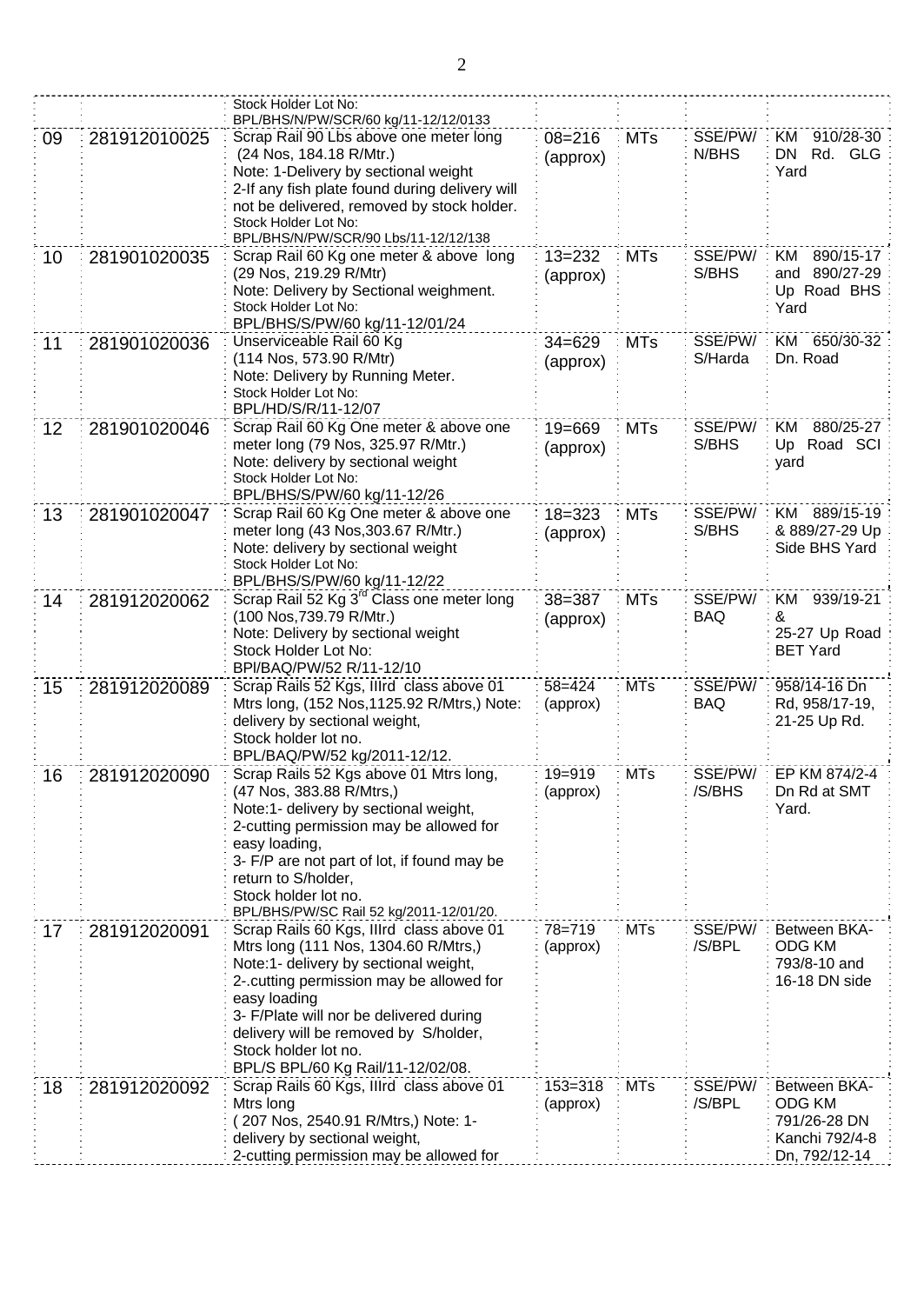|    |              | easy loading<br>3- F/Plate will nor be delivered during<br>delivery will be removed by S/holder,<br>Stock holder lot no.<br>BPL/S BPL/60 Kg Rail/11-12/02/07.                                                                                                                                                                         |                         |            |                       | Dn and 792/16-<br>18 Dn.                                                                                                                                                   |
|----|--------------|---------------------------------------------------------------------------------------------------------------------------------------------------------------------------------------------------------------------------------------------------------------------------------------------------------------------------------------|-------------------------|------------|-----------------------|----------------------------------------------------------------------------------------------------------------------------------------------------------------------------|
| 19 | 281912020093 | Scrap Rails 60 Kgs, Illrd class above 01<br>Mtrs long (220 Nos, 2529.46 R/Mtrs,)<br>Note:1-delivery by sectional weight,<br>2-cutting permission may be allowed for<br>easy loading<br>3. F/Plate will nor be delivered during<br>delivery will be removed by S/holder,<br>Stock holder lot no.<br>BPL/S BPL/60 Kg Rail/11-12/02/06.  | $152 = 627$<br>(approx) | <b>MTs</b> | SSE/PW/<br>/S/BPL     | Between BKA-<br><b>ODG KM</b><br>791/4-6, 6-8, 8-<br>12, and 14-16<br>DN side<br>Kanchi.                                                                                   |
| 20 | 281912020094 | Scrap Rails 60 Kgs, Illrd class above 01<br>Mtrs long, (271 Nos, 2596.01 R/Mtrs,) Note:<br>delivery by sectional weight,<br>Stock holder lot no.<br>BPL/BAQ/PW/60 R/2011-12/11.                                                                                                                                                       | 156=643<br>(approx)     | <b>MTs</b> | SSE/PW/<br><b>BAQ</b> | KM 958/18-22,<br>KM 958/23-25,<br>27-29, 33-35,<br>958/39 to 959/1<br>& 959/1-3 Up<br>Rd.                                                                                  |
| 21 | 281912020095 | Unserviceable Rails 60 Kgs, Illrd class<br>above 01 Mtrs long (274 Nos, 2931.16)<br>$R/M$ trs,)<br>Note:1- delivery by sectional weight,<br>2- cutting permission may allowed for easy<br>loading, Stock holder lot no.<br>BPL/PW/S/R/60 KG/2011/02.                                                                                  | 176=866<br>(approx)     | <b>MTs</b> | SSE/PW/<br>S/BPL      | Between BKA-<br><b>ODG KM</b><br>792/19-23 up<br>side 792/20-<br>793/8 DN side,<br>793/3-5, 11-15,<br>23-25, UP side.<br>793/24-26 DN<br>side and<br>793/41-45 UP<br>side. |
| 22 | 281912020096 | Scrap Rails 90 LBS, above 01 Mtrs long<br>(171 Nos, 494.61 R/Mtrs,)<br>Note:1- delivery by Measurement basis<br>(R/M) 2-.cutting permission may be<br>allowed for easy loading<br>3- F/P is not part of lot may be removed<br>before delivery,<br>Stock holder lot no. BPL/PW/S/BHS/Rail 90<br>R/2011-12/01/28.                       | $22=064$<br>(approx)    | <b>MTs</b> | SSE/PW/<br>S/BHS      | KM863/29-31,<br>863/33-864/1<br>up side,<br>864/16-20,<br>863/36 to 834/2<br>DN side, at<br>DWG Yard.                                                                      |
| 23 | 281912020097 | Scrap Rails 90 LBS, above 01 Mtrs long<br>(66 Nos, 624.05 R/Mtrs,)<br>Note:1- delivery by measurement basis<br>(R/M)<br>2-Cutting permission may be allowed for<br>easy loading<br>3- F/P is not part of lot may be return back<br>to S/holder if found,<br>Stock holder lot no. BPL/BHS/PW/S/90<br>R/2011-12/01/27.                  | $27 = 838$<br>(approx)  | <b>MTs</b> | SSE/PW/:<br>S/BHS     | EP 873/5-7 &<br>11-13 UP Rd at<br>SMT Yard.                                                                                                                                |
| 24 | 281912020098 | Scrap Rails 90 LBS, above 01 Mtrs long,<br>(174 Nos, 1590.53 R/Mtrs,) Note:1-delivery<br>by sectional weight<br>2-.cutting permission may be allowed for<br>easy loading<br>3- F/Plate will not be delivered if found<br>during delivery, will be removed by<br>S/holder,<br>Stock holder lot no<br>BPL/ ET Yard/90 LbsR/11-12/02/28. | $70 = 953$<br>(approx)  | <b>MTs</b> | SSE/PW/<br>Yard/ET    | (1) Near NPOH<br>shed SL 1025-<br>SL1031 (2)<br>Near NPOH<br>shed SL 1014-<br>SL 1019                                                                                      |
| 25 | 281912020099 | Scrap. 90 Lbs xing (1:81/2), 52 Kg T/Rail and : 38=564                                                                                                                                                                                                                                                                                |                         | : MTs      |                       | SSE/PW/: GC-40 L 1099-                                                                                                                                                     |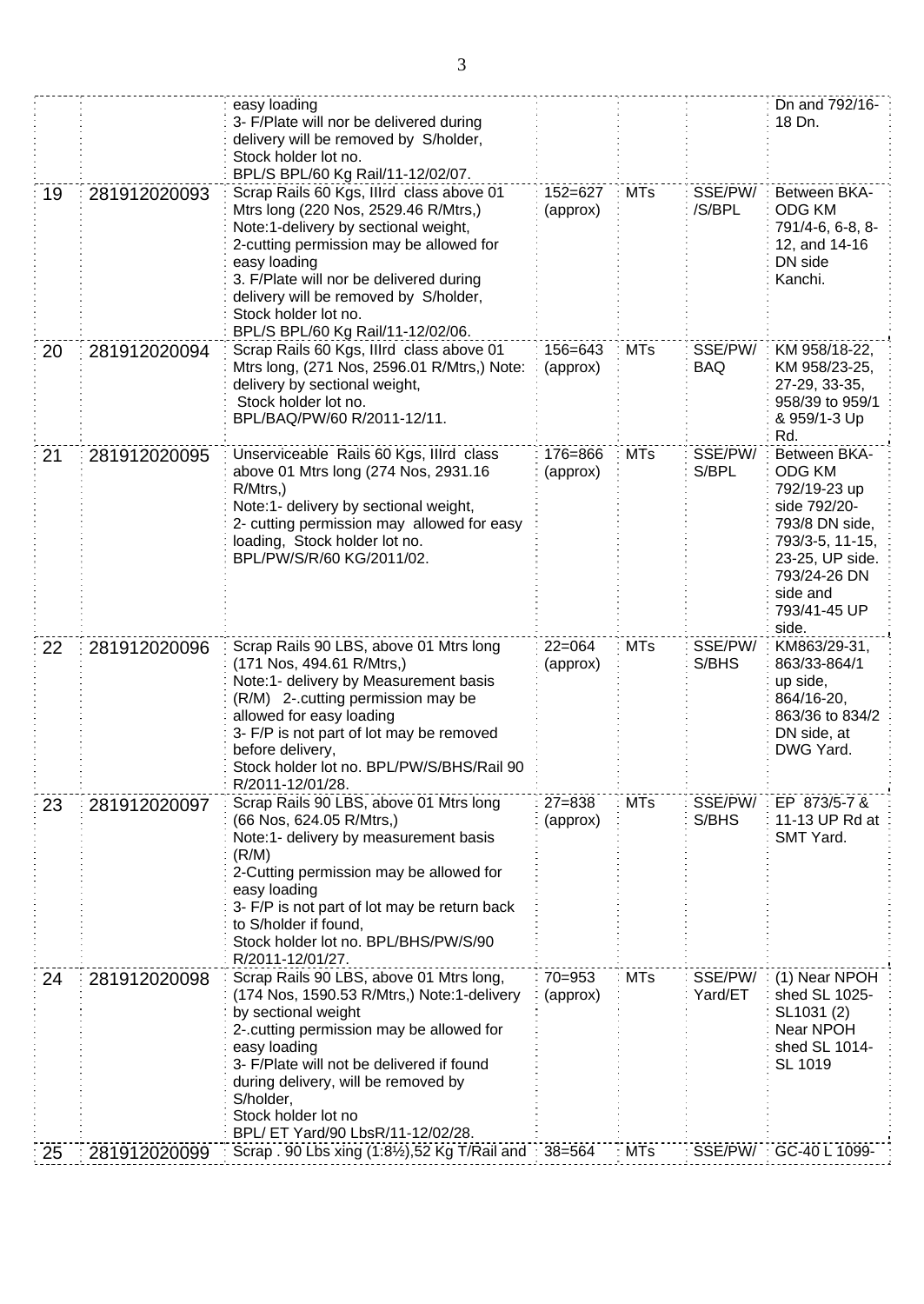|       |              | 90 Lbs Diamond xing.<br>A-All Scrap items are 90 Lbs Xing 1 in 8.5<br>1. Check Rail 90 $Lbs = 88$ Nos.<br>2. Tongue Rail 4.72M (90 Lbs)= 95 Nos.<br>3- Tongue Rail 4.72M (90 Lbs)=04 Nos<br>1-Tongue Rail 4.72 M (52 kg)=05 Nos<br>2. Tongue Rail 7.62 M (52 kg) 07 Nos<br>B-All Scrap Items are 90 Lbs Diamond Xing<br>1. Elbow Rail = 01 No<br>2-Wing Rail(4.38 R/M) = 05 No<br>3. Wing Rail(5.39 R/M) = 02 Nos.<br>4. Wing Rail (3.23R/M)=01 No<br>5-Wing Rail(3.54R/M)=01 No<br>6-Wing Rail(3.50 R/M)=01 No,<br>7. Check Rail $(3.13R/M) = 01$ Nos.<br>8-Check Rail(4.40 R/M)=04 Nos<br>$9$ -Vee Rail = 04 Nos.<br>Delivery by Actual weighment,<br>Stock Holder lot no.<br>BPL/ET yd/P & Xing/11-12/01-12. | (approx)               |            | Yard/ET            | 1101, GC-5<br><b>HER 1465-</b><br>1469, GC 40 L<br>1099-1101.<br>Behind office<br>compound, SL<br>1038-1039,<br>GC-5, HER-<br>1469-1471,<br><b>Behind office</b><br>compound SL-<br>1038-1039,<br>Behind office<br>compound SL<br>1039-1040. |
|-------|--------------|-----------------------------------------------------------------------------------------------------------------------------------------------------------------------------------------------------------------------------------------------------------------------------------------------------------------------------------------------------------------------------------------------------------------------------------------------------------------------------------------------------------------------------------------------------------------------------------------------------------------------------------------------------------------------------------------------------------------|------------------------|------------|--------------------|----------------------------------------------------------------------------------------------------------------------------------------------------------------------------------------------------------------------------------------------|
| 26    | 281912020100 | A-Unserviceable scrap 90 Lbs built<br>up Xing 1 in 8.5 complete = $32$ Nos<br>B- Unserviceable scrap 52 Kgs built up xing<br>1 in 8.5 Complete = $12$ Nos<br>Total C.I. in material $= 3.780$ MTs<br>Note: delivery by Actual weighment,<br>Stock Holder lot no.<br>BPL/ET yd/Built Xing/11-12/01-11.                                                                                                                                                                                                                                                                                                                                                                                                           | $30 = 480$<br>(approx) | <b>MTs</b> | SSE/PW/<br>Yard/ET | GC 4 HER<br>1027-1037,<br>Behind office<br>compound SL<br>1038-1039, GC<br>5 HER 1465-<br>1419                                                                                                                                               |
| 27    | 281912020101 | Sc. Point & Crossing 52 Kgs III class Rail<br>broken & crack, released from 52 Kgs T/Out:<br>work, (106 Nos)<br>Note :-1-Delivery by actual weighment<br>2- Cutting permission may be allowed for<br>easy loading,<br>Stock Holder lot no.<br>BPL/BIN/PW/Pt & Xing/52 Kgs/T/Out/2011-<br>12/02/06.                                                                                                                                                                                                                                                                                                                                                                                                              | $29 = 057$<br>(approx) | <b>MTs</b> | SSE/PW/<br>Bina    | EP No.<br>BIN/1258 to<br>BIN/1262 Dn<br>Yard receiving.                                                                                                                                                                                      |
| 28    | 281912020102 | Scrap Point & crossing 90 Lbs III class<br>Rail broken & crack, released from 90 Lbs<br>T/Out work, (186 Nos)<br>Note :-1- Delivery by actual weighment<br>2- Cutting permission may be allowed for<br>easy loading,<br>Stock Holder lot no.<br>BPL/BIN/PW/Pt & Xing/90 Lbs/T/Out/2011-<br>12/02/07.                                                                                                                                                                                                                                                                                                                                                                                                            | $33 = 987$<br>(approx) | <b>MTs</b> | SSE/PW/<br>Bina    | EP No.<br>BIN/1258 to<br>BIN/1262 Dn<br>Yard receiving.                                                                                                                                                                                      |
| P.WAY |              |                                                                                                                                                                                                                                                                                                                                                                                                                                                                                                                                                                                                                                                                                                                 |                        |            |                    |                                                                                                                                                                                                                                              |
| 29    | 281911050060 | A-Released Girder Bridge Span 2x6.18 M<br>$(2$ Nos $)$<br>B- Released Girder Bridge Span 1x6.18 M<br>(1 No)<br>Note :1-Delivery by actual weighment<br>2-Cutting May be allowed for easy loading.<br>Stock Holder Lot No:<br>BHS/PW/Sc Girder /10-11/01/07                                                                                                                                                                                                                                                                                                                                                                                                                                                      | $9 = 442$<br>(approx)  | <b>MTs</b> | SSE/PW/:<br>N/BHS  | 1-KM<br>920/23-<br>27EP Up Road<br>PAI Yard<br>2- KM 920/31-<br>33 EPUp Road<br>PAI Yard                                                                                                                                                     |
| 30    | 281901020030 | Unserviceable Scrap ST Sleepers 168 Lbs<br>Note: delivery by Number<br>Stock Holder Lot No:<br>SEE/P.Way/Yard/ET/05                                                                                                                                                                                                                                                                                                                                                                                                                                                                                                                                                                                             | 1448                   | <b>Nos</b> | SSE/PW/<br>Yard/ET | <b>KM 1-GC 2/UEC/</b><br>1113-1139<br>2-GC-2/Bombay<br>end3-DS<br>Shed<br><b>HP No.22</b><br>4-GC-4<br>HER                                                                                                                                   |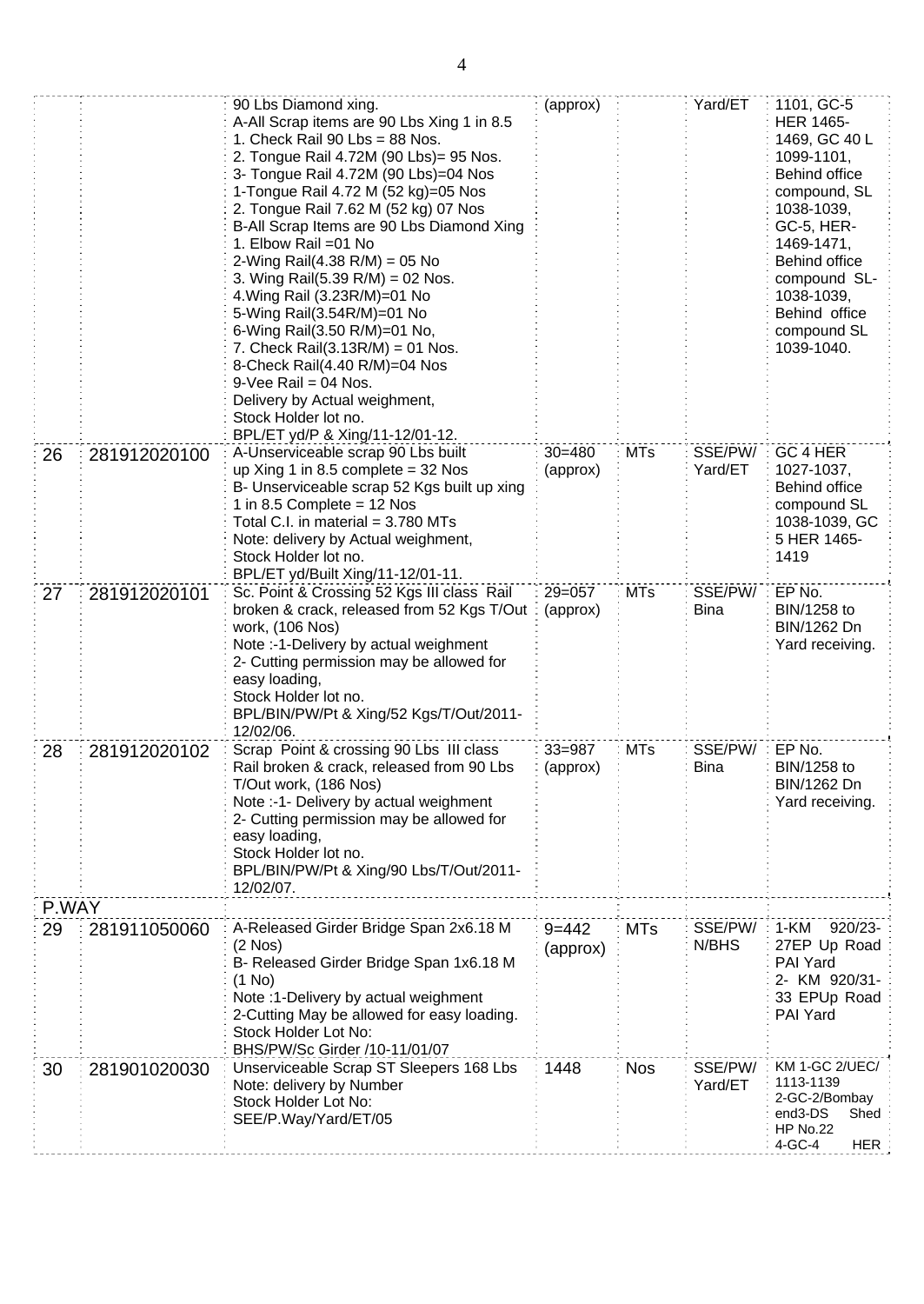|    |              |                                                                                                                                                                                                                                                                                             |                        |            |                    | 1043A<br>5-NPOH/SL<br>1014-1019<br><b>HER</b><br>6-C&N<br>1203-1217                                                                                |
|----|--------------|---------------------------------------------------------------------------------------------------------------------------------------------------------------------------------------------------------------------------------------------------------------------------------------------|------------------------|------------|--------------------|----------------------------------------------------------------------------------------------------------------------------------------------------|
| 31 | 281901020052 | Scrap C.I. Gr. II CST-9 Pair with Tie bar &<br>Cotters Intact Drg No. T-478/T-10221<br>Note: Delivery by Number<br>Stock Holder Lot No:<br>BPL/Yd/ET/CST-9/11-12/01/12                                                                                                                      | 223                    | <b>Nos</b> | SSE/PW/<br>Yd/ET   | <b>AC Shed ELS</b><br>1066-1062 A                                                                                                                  |
| 32 | 281901020053 | 1- Scrap Broken CST-9 with Tie bar &<br>Cotters attached coupled corroded<br>$(199$ Nos)<br>2- Scrap Broken CST-9 Single with<br>attached broken Tie bar & Cotters corroded<br>$(95$ Nos)<br>Note: Delivery by actual weightment<br>Stock Holder Lot No:<br>BPL/'N'BPL/CI Gr.II/11-12/12/12 | $23 = 161$<br>(approx) | <b>MTs</b> | SSE/PW/<br>N/BPL   | 1-In BPL<br>Loco<br>Near the<br>Tool<br>Box No.7 KM EP<br>WL?1011-<br>No.<br>WL/1013<br>2-In BPL Loco<br>bethind<br>of<br>Electric office          |
| 33 | 281901020054 | Scrap C.I. Gr.II CST-9 Broken<br>Complete(688 Nos)<br>Note: Delivery by actual weightment<br>Stock Holder Lot No:<br>BPL/Yd ET/CST-9/Gr.II/11-12/01/13                                                                                                                                      | $63 = 915$<br>(approx) | <b>MTs</b> | SSE/PW/<br>Yd/ET   | 1-GC 2 UEC 1103-<br>2121<br>2-GC 2 UEC 1139-<br>1169<br>3-Ballast siding<br>UEC 1307-1287<br>4-Ballst<br>siding<br>UEC 1287-2267                   |
| 34 | 281901020057 | Scrap C.I. Pot 80 Lbs broken & Corroded<br>$(106$ Nos)<br>Note: Delivery by actual weighment<br>Stock Holder Lot No:<br>BPL/'N' BPL/GI gr.II/11-12/12/13                                                                                                                                    | $09 = 820$<br>(approx) | <b>MTs</b> | SSE/PW/<br>N/BPL   | <b>BPL</b><br>Loco<br>In.<br>behind of Tool<br>box U. No. 7 EP<br>No.<br>WL/1011-<br>WL/1013                                                       |
| 35 | 281901020059 | M.S. Melting Consisting of Scrap MS<br>Cotters<br>Note: Delivery by actual weighment<br>Stock Holder Lot No:<br>BPL/Yd ET/MS Melting/11-12/01/16                                                                                                                                            | $09 = 180$<br>(approx) | <b>MTs</b> | SSE/PW/<br>Yard/ET | SSE/P.Way/Yd/E<br>Office<br>T<br>compound                                                                                                          |
| 36 | 281912020068 | Scrap C.I. Gr.II CST-9 Plate coupled intact<br>heavy rusted<br>Note: Delivery by number (pair)<br>Stock Holder Lot No:<br>BPL/ET/PW/SC.CI Gr.II/11-12/09/01                                                                                                                                 | 213                    | Pair       | SSE/PW/<br>ET      | EP-1153 to EP-<br>1161<br>Engg.<br>Siding<br>ET-<br>Passenger<br>Yard                                                                              |
| 37 | 281912020103 | Scrap CI Gr. II, Sc. CST-9 pairs with tie<br>bars and cotter (Intact) Drg No T-478/T-<br>10221,<br>Note: Delivery by Number basis.<br>Stock Holder lot no.<br>BPL/ET Yd/CST-9/11-12/02/18.                                                                                                  | 765                    | Nos.       | SSE/PW/<br>Yd/ET   | NPOH Shed SL<br>1033-1031,<br>GC-4 Yd HER-<br>1115-1095,<br>GC-4 Yd HER-<br>1061-1043/A,<br>GC-4 10L-<br>1105-1101,<br>Deisel shed BB<br>end gate. |
| 38 | 281912020104 | Scrap CI Gr. II CST-9 pairs with tie bars<br>and cotter (Intact) Drg No T-478/T-10221<br>Note: Delivery by Number basis.<br>Stock Holder lot no.<br>BPL/ET Yd/CST-9/11-12/01/12.                                                                                                            | 361                    | Nos.       | SSE/PW/<br>Yd/ET   | AC shed ELS<br>1051 A-1049 A<br>(3 stack)                                                                                                          |
| 39 | 281912020105 | CI Gr. I, CST-9 Drg No T-478 single &<br>intact, released from 52 Kgs Rail section.<br>Note: Delivery by Number basis.<br>Stock Holder lot no.<br>BPL/Guna/PW/CST-9/11-12/02/12.                                                                                                            | 1240                   | Nos.       | SSE/PW/<br>Guna    | KM 1108/4-5<br>RH Guna-<br><b>BDWS</b> section<br>Tarawata<br>station.                                                                             |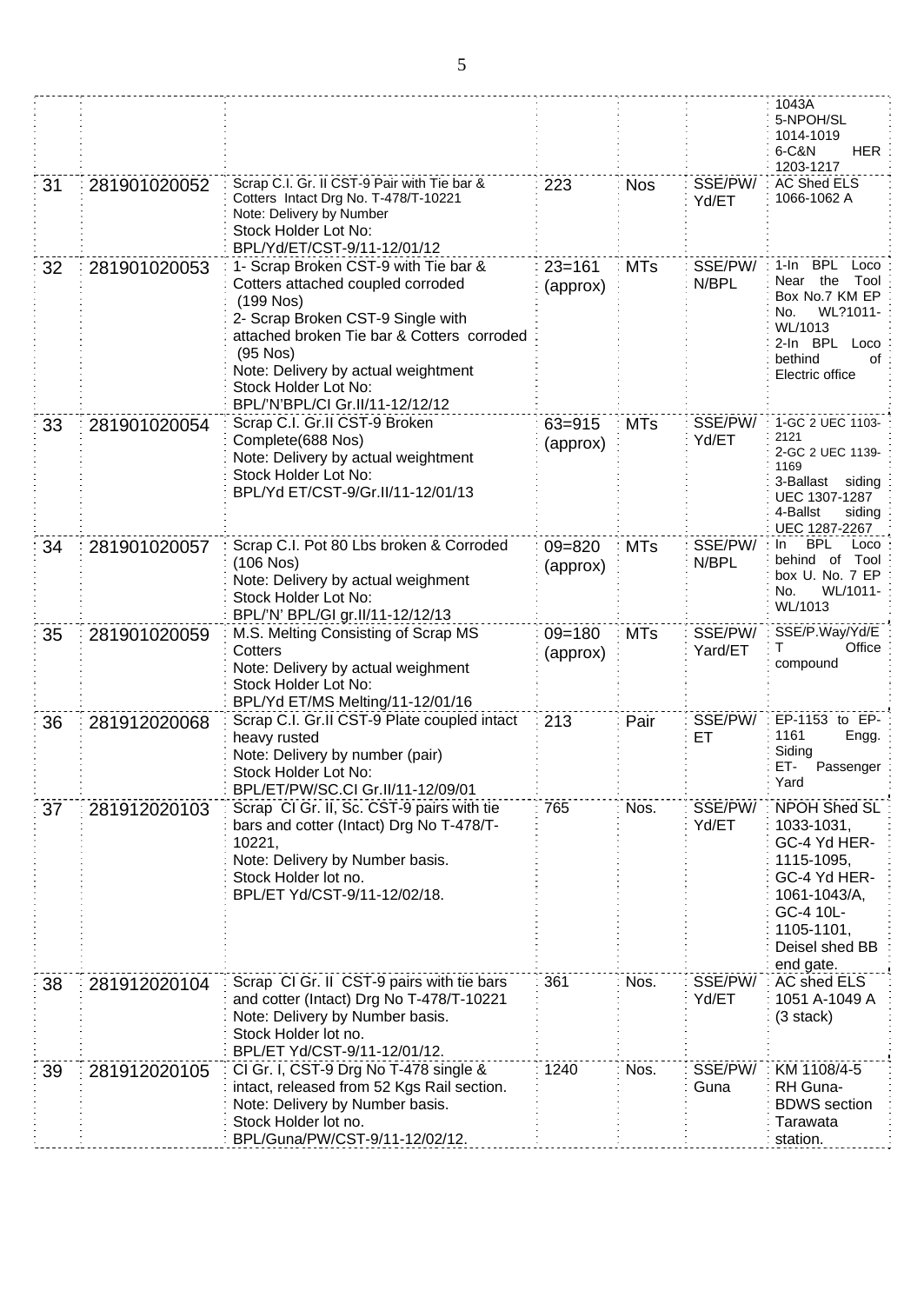| 40 | 281912020106 | CI Gr. I, CST-9 Drg No T-478 single &<br>intact, released from 52 Kgs Rail section.<br>Note: Delivery by Number basis.<br>Stock Holder lot no.<br>BPL/Guna/PW/CST-9/11-12/02/12.                                                                                                                                                                                                                 | 2731                   | Nos.       | SSE/PW/<br>Guna        | KM 1108/3-4<br>RH, Tarawata<br>station              |
|----|--------------|--------------------------------------------------------------------------------------------------------------------------------------------------------------------------------------------------------------------------------------------------------------------------------------------------------------------------------------------------------------------------------------------------|------------------------|------------|------------------------|-----------------------------------------------------|
| 41 | 281912020107 | Scrap ST Sleeper 171 Lbs & 168 Lbs<br>with/without pad plate<br>A-(1) 171 Lbs w/o pad plate-352 Nos<br>(2) with pad plate -13 Nos<br>B-168 Lbs T-10273 heavy rusted-20 Nos<br>Note: Delivery by Number basis<br>Stock Holder Lot No:<br>BPL/PW/S/BHS/11-12/01/29                                                                                                                                 | 385                    | Nos.       | SSE/PW/<br>S/BHS       | EP KM 863/32-<br>34 & 864/2-4<br>DN Rd, DWG<br>Yard |
| 42 | 281912020108 | Scrap Slide Chair released from 52 kg/90<br>Lbs Track<br>1-52 Kg Sec. Drg No.T-4930 M(271 Nos)<br>2-90 Lbs Sec. Drg No.T-4931 M (29 Nos)<br>Note: Delivery by Number only<br>Stock Holder Lot No:<br>BPL/BIN/PW/Slide Chair/52 kg & 90<br>Lbs/11-12/12                                                                                                                                           | 300                    | Nos.       | SSE/PW/<br><b>BINA</b> | SSE/PW/BINA<br>office<br>compound Bina<br>(B)       |
| 43 | 281912020109 | 1. Scrap M.S. Bearing plate off size(1872<br>Nos)<br>2. Scrap Canted Bearing plates off size<br>(550 Nos,) Released from Track T/Out 52<br>Kgs / 90 Lbs,<br>Note: Delivery by Actual weighment basis.<br>Stock Holder Lot No:<br>BPL/BIN/PW/ M.S. Bearing plates &<br>Canted Bearing plates /2011-12/02/10.                                                                                      | $21 = 031$<br>(approx) | <b>MTs</b> | SSE/PW/<br><b>BINA</b> | SSE/PW/BINA<br>office<br>compound Bina<br>(A)       |
| 44 | 281912020110 | Scrap Fish Plates Drg No. T-059 M,<br>Released from 90 Lbs III Class<br>Note: Delivery by Number basis.<br>Stock Holder Lot No:<br>BPL/BIN/PW/ FISH PLATES/90 Lbs/2011-<br>12/02/08.                                                                                                                                                                                                             | 1000.                  | <b>Nos</b> | SSE/PW/<br><b>BINA</b> | SSE/PW/BINA<br>office<br>compound Bina<br>(A)       |
| 45 | 281912020111 | CI Block off size III class for T/Out CR CMS<br>Xing-Heel block, various type of blocks.<br>Release from various T/Out work. (3864<br>Nos) Note: Delivery by Actual weighment<br>basis. BPL/BIN/PW/ CI Block/2011-<br>12/02/13.                                                                                                                                                                  | $35 = 053$<br>(approx) | <b>MTs</b> | SSE/PW/<br><b>BINA</b> | SSE/PW/BINA<br>office<br>compound Bina<br>(B)       |
| 46 | 281912020112 | Scrap C.I. Gr.II Consisting of<br>A-Scrap C.I. Pot coupled broken mixed-125<br>pairs<br>B-Scrap C.I. Pot broken with loose Tie bar-<br>24 Pair<br>C-Scrap CST-9 plate single attached with<br>Tie bar (Minor small)-11 Nos<br>Note: 1-Delivery by actual weight<br>2-Cutting may be allowed during delivery for<br>easy loading.<br>Stock Holder Lot No: BPL/BHS/PW/S/SS CI<br>Gr.II/11-12/09/09 | $10 = 990$<br>(approx) | <b>MTs</b> | SSE/PW/<br>S/BHS       | EP KM 864/4-6<br>DN Rd. DWG<br>Yard                 |
| 47 | 281912020113 | Unserviceable MS Girder Bridge Plate off<br>size in meter<br>$4.35 \times 1.19 - 10$ Nos<br>3.8 x 1.19 -10 Nos<br>3.75 x 1.19 -52 Nos<br>3.43 x 1.19-10 Nos<br>$3.57 \times 1.19 - 19$ Nos                                                                                                                                                                                                       | $28 = 707$<br>(approx) | <b>MTs</b> | SSE/PW/<br>S/Harda     | Opposite SSE/<br>P.Way/South<br>Office<br>Compound  |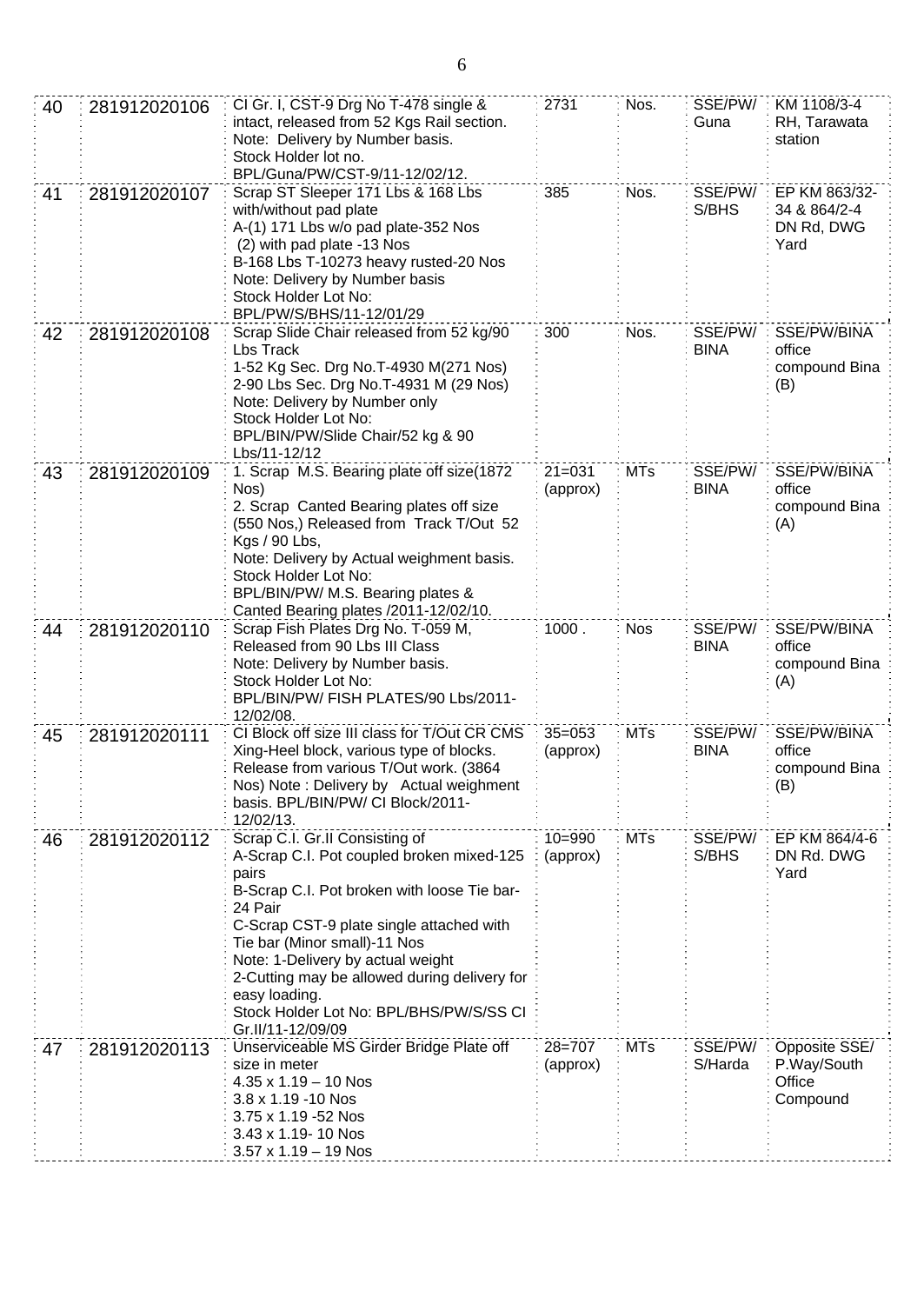|    |                      | Note: Delivery by Actual weight<br>Stock Holder SS-11 No:<br>HD/S/MS/2011-12/05                                                                                                                                                                                                                                                                                                                                                                                                                                                                     |                        |            |                                  |                                                                                                  |
|----|----------------------|-----------------------------------------------------------------------------------------------------------------------------------------------------------------------------------------------------------------------------------------------------------------------------------------------------------------------------------------------------------------------------------------------------------------------------------------------------------------------------------------------------------------------------------------------------|------------------------|------------|----------------------------------|--------------------------------------------------------------------------------------------------|
| 48 | 281912020114         | M.S. Melting Consisting of Scrap M.S. Tie<br>bars, One way keys, Two way keys<br>Note: Delivery by actual weight<br>Stock Holder Lot No:<br>BPL/Yd/ET/MS Melting/11-12/01/16                                                                                                                                                                                                                                                                                                                                                                        | $07 = 972$<br>(approx) | <b>MTs</b> | SSE/PW/<br>Yd/ET                 | SSE/P.Way/Yd/<br><b>ET Office</b><br>Compound                                                    |
|    | <b>NON FERROUS</b>   |                                                                                                                                                                                                                                                                                                                                                                                                                                                                                                                                                     |                        |            |                                  |                                                                                                  |
| 49 | 281911090184         | Scrap White metal ingot dismeantaled from<br>suspension bearing of Locomotive<br>Note: 1-If any other material is found while<br>delivery, which is strictly restricted & it can<br>not be delivered<br>Stock Holder's Lot No.<br>ET/TRS/CS/Scrap/white metal/06/114                                                                                                                                                                                                                                                                                | 105<br>(Approx)        | <b>Kgs</b> | SSE/CS/<br><b>ELS/TRS</b><br>/ET | "C" in Scrap<br>Room No.3 at<br>A.C. Loco Shed<br>Itarsi                                         |
| 50 | 281911090185         | Scrap Carbon Brush with copper tail<br>released from Loco equipments.<br>Note: 1-If any other material is found while<br>delivery, which is strictly restricted & it can<br>not be delivered<br>Stock Holder's Lot No.<br>ET/TRS/CS/Scrap/NF/Carbon Brush/06/113                                                                                                                                                                                                                                                                                    | 1100<br>(Approx)       | Kgs        | SSE/CS/<br><b>ELS/TRS</b><br>/ET | "A" in Scrap<br>Room No.3 at<br>A.C. Loco Shed<br>Itarsi                                         |
| 51 | 281911090189         | Scrap Aluminium Consist different type of<br>dismantle parts in sort & sizes released<br>from electric Loco equipments<br>Note: 1-If any other material is found while<br>delivery, which is strictly restricted & it can<br>not be delivered<br>Stock Holder's Lot No.<br>ET/TRS/CS/Scrap/NF/Aluminium/06/109                                                                                                                                                                                                                                      | 1600<br>(Approx)       | <b>Kgs</b> | SSE/CS/<br><b>ELS/TRS</b><br>/ET | "D" in Scrap<br>Room No.3 at<br>A.C. Loco Shed<br>Itarsi                                         |
| 52 | 281912020075         | Condemned copper with bross Various types<br>Radiator core such as modified, conventional<br>and largers types with minor ferrous attachment<br>Note: If any other material is found while<br>delivery, which is strictly restructed & it can not<br>be delivered.<br>Stock Holder Lot No:<br>SSE/D/ET/11-12/11                                                                                                                                                                                                                                     | 18305<br>(approx)      | <b>Kgs</b> | SSE/DSL<br>ET                    | Location<br>:-Near<br>H/R<br>Mech<br>Main<br>Section<br>Diesel<br>in<br>gate<br>Loco Shed Itarsi |
| 53 | 281912020083         | Condemned Scrap unserviceble Different type of<br>DCElect.Fuel pump motor, Crank case motor<br>dust syclonic motor tacko & Axzaler Gen.with or,<br>without Armacher Released from WDM2 Diesel<br>Locomotive<br>Note: If any other material is found while<br>delivery, which is strictly restructed & it can not<br>be delivered<br>Stock Holder Lot No:<br>SSE/D/ET/DC Motor/11-12/25                                                                                                                                                              | 13884<br>(approx)      | Kgs        | <b>SSE/DSL</b><br>ET             | "A"Motor<br>Vehicle section<br>No.03<br>garage<br>Diesel<br>Loco<br>Shed Itarsi                  |
|    | <b>OTHER FERROUS</b> |                                                                                                                                                                                                                                                                                                                                                                                                                                                                                                                                                     |                        |            |                                  |                                                                                                  |
| 54 | 281912020076         | Condemned Light Mixed ferrous melting<br>scrap CI & SI Verious Type Components<br>such as nut bolt, dust chair,<br>Wisar, springs, clamps, lock, rakaram and<br>pinassly, pushrod, anlkey bolt, fip support<br>roller, injector high pressor line, Verious Type<br>coupling small & big, water jumffer, tepit<br>cover, babl calector, fuel oil primer<br>secondery housing, opty.rod, cetal gaued<br>suport, driver chair, liner slive, pull rod, wiver<br>palete, Fip sup.bottem plate, broken vibeser<br>dumper, Hand brack, stey plate, Bogie U | $60 = 000$<br>(approx) | <b>MTs</b> | SSE/DSL<br>ET                    | "A" Scrap yard<br>Bombay end in<br><b>Diesel</b><br>Loco<br>Shed Itarsi                          |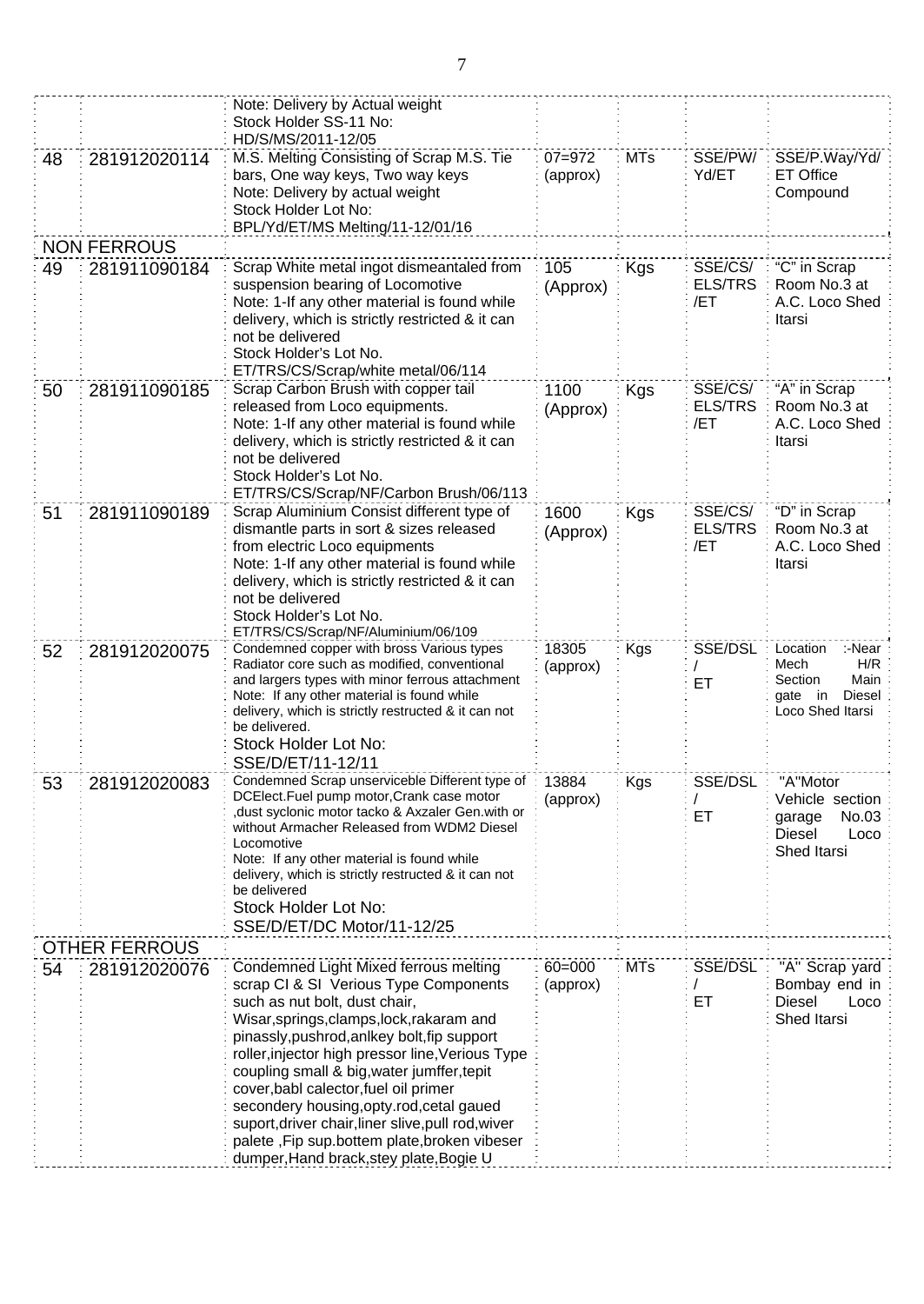|    |              | clamp, L/oillike of pipe & cross pipe, verious<br>type angle, Cly head valve, Injector sleev<br>and TSC gas inlet caseing other small<br>components etc attachment released from<br>diesel locomotive.<br>Note: If any other material is found while<br>delivery, which is strictly restructed & it can<br>not be delivered Stock Holder Lot No:<br>SSE/D/ET/Light Melting/11-12/22                                                                                                                                                                                                                                                                                                                                                                           |                        |            |                |                                                                         |
|----|--------------|---------------------------------------------------------------------------------------------------------------------------------------------------------------------------------------------------------------------------------------------------------------------------------------------------------------------------------------------------------------------------------------------------------------------------------------------------------------------------------------------------------------------------------------------------------------------------------------------------------------------------------------------------------------------------------------------------------------------------------------------------------------|------------------------|------------|----------------|-------------------------------------------------------------------------|
| 55 | 281912020077 | Mixed ferrous, melting scrape, Condemned<br>relase from Diesel locomotive such as T/G<br>yoke, T/M yoke, T/G fan, T/M pinion, L/Oil<br>filter Drum, Cam Gear, M/R Tank, W/P-L/P<br>gear, ECC inner outer Drum, splite Gear,<br>V/Demper, Cam pice, bogie bim & various<br>type bearing, T/M side<br>cover, Gen. Bullgear, TM inner, outer cag<br>, fast coupling, Exp.ext.shaft, Axle box body,<br>A/cooler housing, T/G main pole, inter<br>pole, T/M main pole, inter pole, conrod, Crank<br>shaft, Cam shaft Bearing shell and other<br>small components. Cly. Head valve etc<br>Note: If any other material is found while<br>delivery, which is strictly restructed & it can<br>not be delivered Stock Holder Lot No:<br>SSE/D/ET/Mixed Melting/11-12/21 | $95 = 000$<br>(approx) | <b>MTs</b> | SSE/DSL<br>ET. | "A"Scrap yard<br>Bombay end in<br><b>Diesel</b><br>Loco<br>Shed Itarsi  |
| 56 | 281912020078 | Cond.Cast Iron & Mixed ferrous melting Scrap<br>componatnts such as Buffer, FIP support, Valve<br>guide, Expressor housing, Yoke, A/C top plate,<br>Water Pump, Lube oil Pump Body, Beam<br>Chair, Lube oil valve, Exp. Head, Hand Brake<br>and TSC Body with or without Coupl & uncoupl<br>parts from WDM2 Locomotives<br><b>Note:</b> If any other material is found while<br>delivery, which is strictly restructed & it can not<br>be delivered.<br>Stock Holder Lot No:<br>SSE/D/ET/C. I. Mixed/11-12/18                                                                                                                                                                                                                                                 | $25 = 000$<br>(approx) | <b>MTs</b> | SSE/DSL<br>ET. | 'A" Scrap yard<br>Bombey End in<br>Diesel<br>Loco<br>Shed Itarsi        |
| 57 | 281912020079 | Ferrous Scrap Turning & Boring With or without<br>Rusty And Dusty released from wheels of Diesel<br>locomotives<br>Note: If any other material is found while<br>delivery, which is strictly restructed & it can not<br>be delivered<br>Stock Holder Lot No:<br>SSE/D/ET/T&B/11-12/17                                                                                                                                                                                                                                                                                                                                                                                                                                                                         | $35 = 000$<br>(approx) | MTs        | SSE/DSL<br>ET  | Wheel<br>Lathe<br>siding in Diesel<br>Shed<br>Loco<br>Itarsi            |
| 58 | 281912020080 | Condemned Cast iron.Exp.L.P.H.P.Cylinder<br>Liner released from diesel locomotive.<br>Note: If any other material is found while<br>delivery, which is strictly restructed & it can not<br>be delivered<br>Stock Holder Lot No:<br>SSE/D/ET/HP & LP/11-12/19                                                                                                                                                                                                                                                                                                                                                                                                                                                                                                  | $15 = 000$<br>(approx) | <b>MTs</b> | SSE/DSL<br>ET  | "A"Scrap yard<br>Bombay end in<br>Diesel<br>Loco<br>Shed Itarsi         |
| 59 | 281912020081 | Junk Mixed ferrous melting scrap components<br>such as filter jali nut bolt dust chair air maze filter<br>fire extinguisher nose compartment door Rusty<br>barrels Half & Full, Main Engine piston<br>Rings, Exp.piston Rings, GD80E & D Air Filter<br>body, Flasher Light, Head light body and Shed<br>used Items etc released from diesel locomotive<br>Note: If any other material is found while<br>delivery, which is strictly restructed & it can not<br>be delivered                                                                                                                                                                                                                                                                                   | $20 = 000$<br>(approx) | <b>MTs</b> | SSE/DSL<br>ET  | "A" Scrap yard<br>Bombay end in<br><b>Diesel</b><br>Loco<br>Shed Itarsi |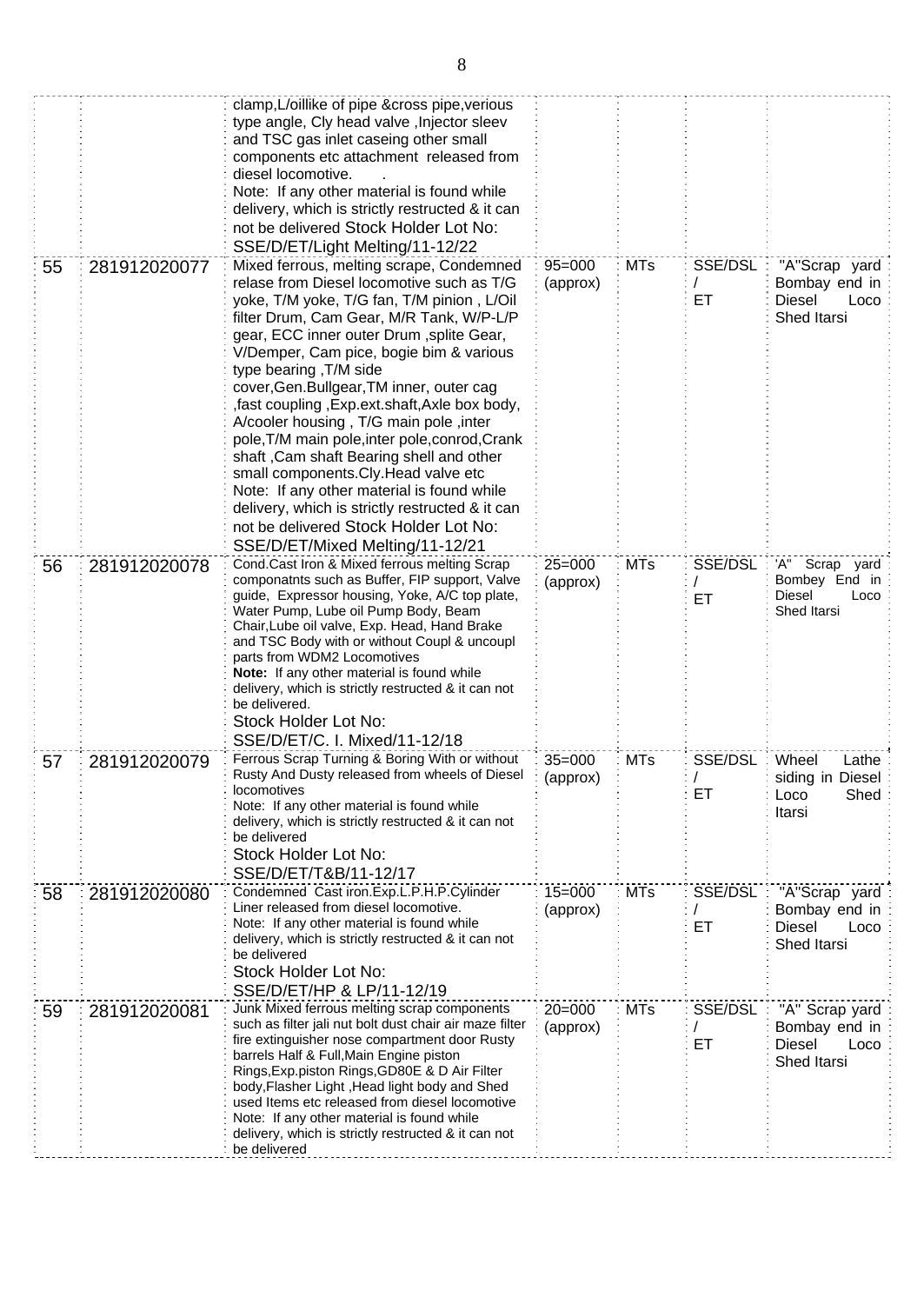|    |              | Stock Holder Lot No:<br>SSE/D/ET/Junk Mixed/11-12/20                                                                                                                                                                                                                                                                                                                                                                                                                                                                                                                                                                                                                                                                      |                        |            |                             |                                                                                                                                                  |
|----|--------------|---------------------------------------------------------------------------------------------------------------------------------------------------------------------------------------------------------------------------------------------------------------------------------------------------------------------------------------------------------------------------------------------------------------------------------------------------------------------------------------------------------------------------------------------------------------------------------------------------------------------------------------------------------------------------------------------------------------------------|------------------------|------------|-----------------------------|--------------------------------------------------------------------------------------------------------------------------------------------------|
| 60 | 281912020082 | Condemned Main Engine Crank shaft Released<br>from WDM2 Diesel Locomotive<br>Note: If any other material is found while<br>delivery, which is strictly restructed & it can not<br>be delivered<br>Stock Holder Lot No:<br>D/ET/Crank Shaft/11-12/24                                                                                                                                                                                                                                                                                                                                                                                                                                                                       | $05 = 000$<br>(approx) | <b>MTs</b> | SSE/DSL<br>ET               | "A"<br>Near:<br>Canteen<br>in,<br><b>Diesel</b><br>Loco<br>Shed Itarsi                                                                           |
| 61 | 281912020084 | Scrap/ Condemned & defected ferrous<br>Equilized beam off sizes released from<br><b>Electric Locomotive</b><br>Stock Holder Lot No:<br>ET/TRS/CS/Scrap/Ferrous/Equilizer<br>beam06/124                                                                                                                                                                                                                                                                                                                                                                                                                                                                                                                                    | $12 = 340$<br>(approx) | <b>MTs</b> | SSE/CS/<br><b>TRS/ET</b>    | <b>New</b><br>Scrap<br><b>Block</b><br>No.1 in<br>Delhi<br>end<br>ʻA'<br>of<br>corner<br>location<br>in<br>scrap yard at<br>A.C. Loco Shed<br>ET |
| 62 | 281912020085 | Scrap/ Condemned Co-Co Bogie Frame of<br>Electric Locomotive with or without<br>attachment of defective brake cylinders,<br>brake hanger assly, foot step etc consist<br>Ferrous materials of 12 bogies.<br>Stock Holder Lot No:<br>ET/TRS/CS/Scrap/Condemn/Bogie<br>Frame/06/125                                                                                                                                                                                                                                                                                                                                                                                                                                         | $45 = 000$<br>(approx) | <b>MTs</b> | SSE/CS/<br>TRS/ET           | Near<br>Acid<br>Room in Scrap<br>Yard<br>A.C<br>at<br>Loco Shed ET                                                                               |
| 63 | 281912020086 | Scrap Junk consisting of pitch/rusted, cut<br>open mouth, half mouth of Oil, Cardium,<br>Grease, paint, Bitumen Compound drum,<br>M.S. Sheet, Filter Jolly & other Junk items<br>etc.<br>Stock Holder Lot No:<br>ET/TRS/CS/Scrap/Junk/Conssists/06/128                                                                                                                                                                                                                                                                                                                                                                                                                                                                    | $20 = 000$<br>(approx) | <b>MTs</b> | SSE/CS/<br><b>TRS/ET</b>    | A-Near<br>Barry<br>Tree in<br>Scrap<br>Yard<br>B- Near OHE<br>No.<br>pole<br>ELS/1065/A in<br>Scrap Yard at<br>A.C Loco Shed<br>ET               |
| 64 | 281912020088 | Scrap/Condemned & dismantal Electric<br>Loco parts consisting of Motors, Rotors,<br>Armatures, Stators of MVSL, MVSI, MVMT,<br>MCP, Arno & MCPA (ABB,CGL,SHI,<br>Ranjan, NGFE, Jyoti, Fasto, Elgi Make) and<br>Main bushing, Jet pump, ACBDJ) with<br>ferrous + Non Ferrous & Insulated material<br>Ceremic with mica papers attachment.<br>Stock Holder Lot No:<br>ET/TRS/CS/Scrap/Cond/Motor+Rotor+Bush<br>ing+ACBDJ/06/122                                                                                                                                                                                                                                                                                             | $31 = 680$<br>(approx) | <b>MTs</b> | SSE/CS/<br><b>TRS/ET</b>    | Near OHE Pole<br>No. ELS/1065<br><b>B</b> in Scrap Yard<br>at A.C. Loco:<br>Shed Itarsi                                                          |
| 65 | 281912020115 | Scrap Ferrous Mixed Melting consisting of<br>parts and other accessories of loco<br>maintenance I.e. Hand made M.S. Almira &<br>Structure, Piston Rod Damaged pipes,<br>Hand Brake parts, Centre pivot liners, Hand<br>brake chain, CP/PV Cylinders, Foot Steps,<br>Aux. Machine chairs, Brake Gearing, Car<br>body Filters, GD. 80 filters, MS. Sheet, MS.<br>Wire mesh. Nut-Bolts, Screw, Pins, Bushes,<br>Slack Adjusters, Operating Rod, Brake<br>Hanger, Brake Cylinders, Broken Inner &<br>Outer Springs, C3W valve, D.J., Air tank,<br>NRV, VA1 B valve, Damage TFP Oil tanks,<br>Union Coupling, Valve body, Hub, Crank<br>Shaft, Spring coupler, MS Main Pole. Inter<br>pole, Inspection cover, Channel Shutter, | $150 = 00$<br>(approx) | <b>MTs</b> | SSE//CS/<br>/ELS/TR<br>S/ET | Near Sand<br>Room in Scrap<br>Yard At AC<br>loco Shed ET.                                                                                        |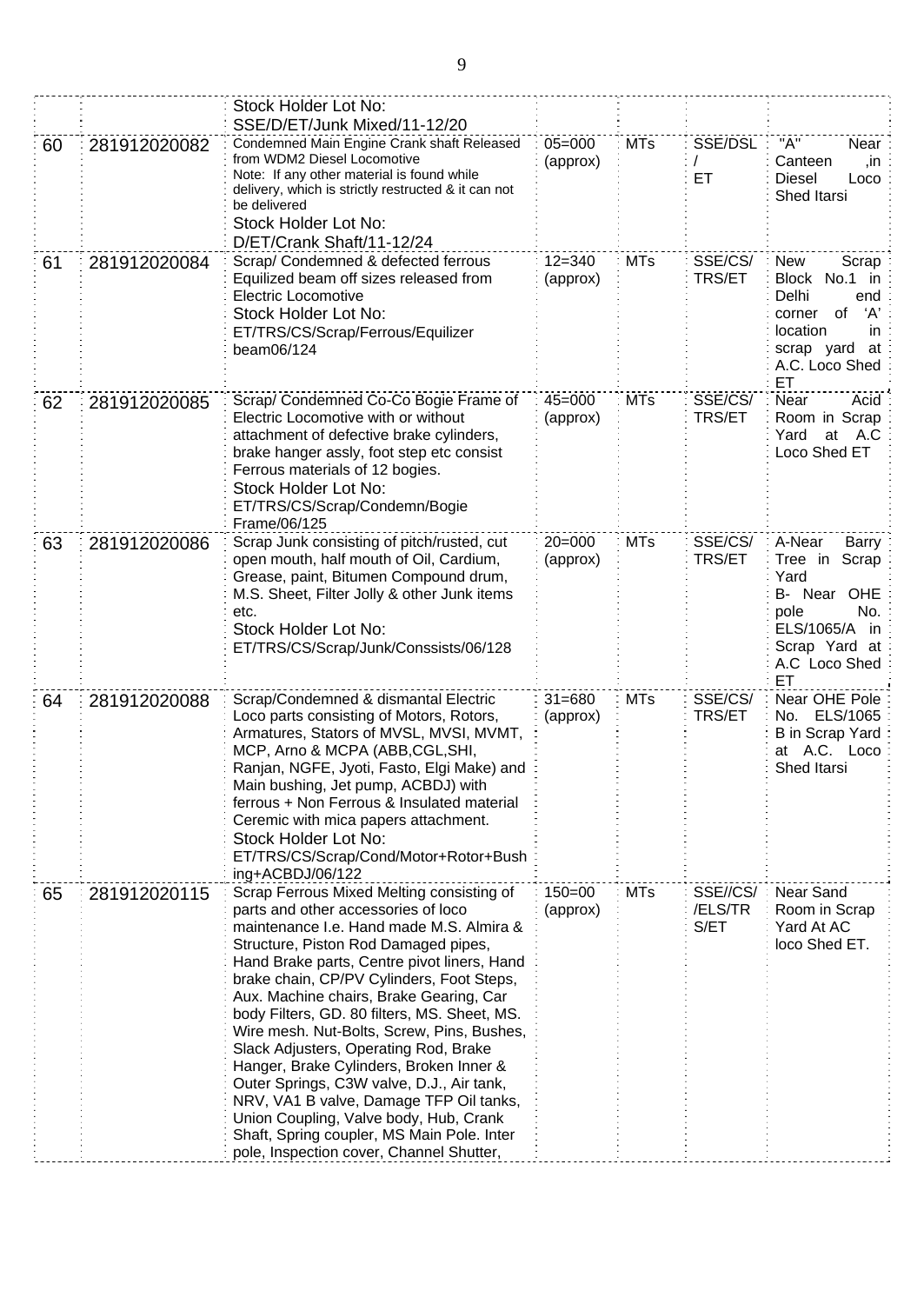|         |                      | RPS, B.A. panel structure, Hose pipe wire,<br>M.S. Angle structures, Blower Fan, CP(PV   |            |            |                          |                                      |
|---------|----------------------|------------------------------------------------------------------------------------------|------------|------------|--------------------------|--------------------------------------|
|         |                      | Filters, Window Shutter frame, C.P. Trey,                                                |            |            |                          |                                      |
|         |                      | plate, MS plate, Axle Box housing, D.J.                                                  |            |            |                          |                                      |
|         |                      | Housing, distance piece, broken hand<br>trolley, Pinion, Local make racks, draft         |            |            |                          |                                      |
|         |                      | gears, gear in two halves, S.B. Pump gear,                                               |            |            |                          |                                      |
|         |                      | Sand ejector, CBC Housing, Wire Rope                                                     |            |            |                          |                                      |
|         |                      | Slings with hooks, Buffers, Wire ropes                                                   |            |            |                          |                                      |
|         |                      | slings with hook, Buffer, MVMT Domes, Cut                                                |            |            |                          |                                      |
|         |                      | pieces of T.M. Stators, Impellers, brake<br>rigging pinion, bearing racer, cul pieces of |            |            |                          |                                      |
|         |                      | Sus. Erg., Flasher lighl dome, pneumatic                                                 |            |            |                          |                                      |
|         |                      | pipes panto pump cover, Twim beam head                                                   |            |            |                          |                                      |
|         |                      | light dome, Dersert Coolers without pump,                                                |            |            |                          |                                      |
|         |                      | etc. and other scrap i.e. CBC Knuckles,<br>Clevises, End shield of TM & Auxiliary        |            |            |                          |                                      |
|         |                      | Motors, Brake Cylinders, Brake Shoes, PV                                                 |            |            |                          |                                      |
|         |                      | Housing, MVMT dome are                                                                   |            |            |                          |                                      |
|         |                      | consisting of etc and other consisting of                                                |            |            |                          |                                      |
|         |                      | Steelißilloy inner & Outer racers, RF<br>Housing. different type of resistance grid      |            |            |                          |                                      |
|         |                      | etc. and also with or without minor                                                      |            |            |                          |                                      |
|         |                      | attachment of Non-ferrous, rubber & plastic                                              |            |            |                          |                                      |
|         |                      | etc. Note :- Cutting facility mat be allowed                                             |            |            |                          |                                      |
|         |                      | for easy loading.<br>Stock Holder Lot No:                                                |            |            |                          |                                      |
|         |                      | ET/TRS/CS/Scrap/MS/Mixed/ Melt/06/126.                                                   |            |            |                          |                                      |
|         | Machinery            |                                                                                          |            |            |                          |                                      |
| 66      | 281911060094         | Condemn Royal High Speed Drilling                                                        | 01         | No         | SSE/C&                   | Washing Siding                       |
|         |                      | Machine Cap. 32 MM M/No. 921 Manf.                                                       |            |            | W/BPL                    | C&W BPL                              |
|         |                      | Royal Foundary, Punjab (India)<br>Stock Holder Lot No: BPL/2010/4                        |            |            |                          |                                      |
| Vehicle |                      |                                                                                          |            |            |                          |                                      |
| 67      | 280910110483         | Condemned Matador No. MKD/                                                               | 01         | No         | <b>SSE</b>               | SSE(Works)                           |
|         |                      | 6248 Make- Bajaj with stepni Chassis No.                                                 |            |            | (Works)/<br>(Main)ET     | office<br>(Maint)<br>compound Itarsi |
|         |                      | 616-FD 315811, 09 seater year of<br>manufacture 1987                                     |            |            |                          |                                      |
|         |                      | Note: Delivery by Number                                                                 |            |            |                          |                                      |
|         |                      | Stock Holder SS-11 No W/ET/2007/01                                                       |            |            |                          |                                      |
| 68      | 281911120277         | Condemn Pick Up Van Model LGL MOD-                                                       | 01         | No         | SSE/TRD/                 | Available<br>in                      |
|         |                      | 6420 Chasis No.4507641 Make Mahindra &                                                   |            |            | <b>BINA</b>              | SSE/TRD/BHS                          |
|         |                      | Mahindra Ltd.<br>Stock Holder D.S. 8 Note No:                                            |            |            |                          |                                      |
|         |                      | 382612 dt.11.10.11                                                                       |            |            |                          |                                      |
|         | <b>MISCELLANEOUS</b> |                                                                                          |            |            |                          |                                      |
| 69      | 281912020087         | Scrap Mixed Rubber items are with or<br>without attachment of ferrous like as Cost       | $40 = 000$ | <b>MTs</b> | SSE/CS/<br><b>TRS/ET</b> | A-Near<br>sand                       |
|         |                      | Iron, Galvanized, M.S. not, Bolts, Clmps,                                                | (approx)   |            |                          | МB<br>Room<br>0f<br>End              |
|         |                      | M.S. Wire of Rubber coupling, Elbow,                                                     |            |            |                          | B- OHE<br>pole                       |
|         |                      | Rubber/leather bellow, Rubber sheet, BP/FP                                               |            |            |                          | No.                                  |
|         |                      | rubber pipe, Champion sheets Gaskets,                                                    |            |            |                          | ELS/1062/A at                        |
|         |                      | sand Rubber Hose, Loco hood packing<br>rubber, CBC rubber pads, Nose pads etc &          |            |            |                          | Yard,<br>Scrap<br>A.C Loco Shed      |
|         |                      | plastic items like as Gear etc.                                                          |            |            |                          | ET                                   |
|         |                      | Stock Holder Lot No:                                                                     |            |            |                          |                                      |
|         |                      | ET/TRS/CS/Scrap/Mixed/Rubber                                                             |            |            |                          |                                      |
|         |                      | items/06/129<br><b>PART-B' DEPOT</b>                                                     |            |            |                          |                                      |
|         | <b>NON-FERROUS</b>   |                                                                                          |            |            |                          |                                      |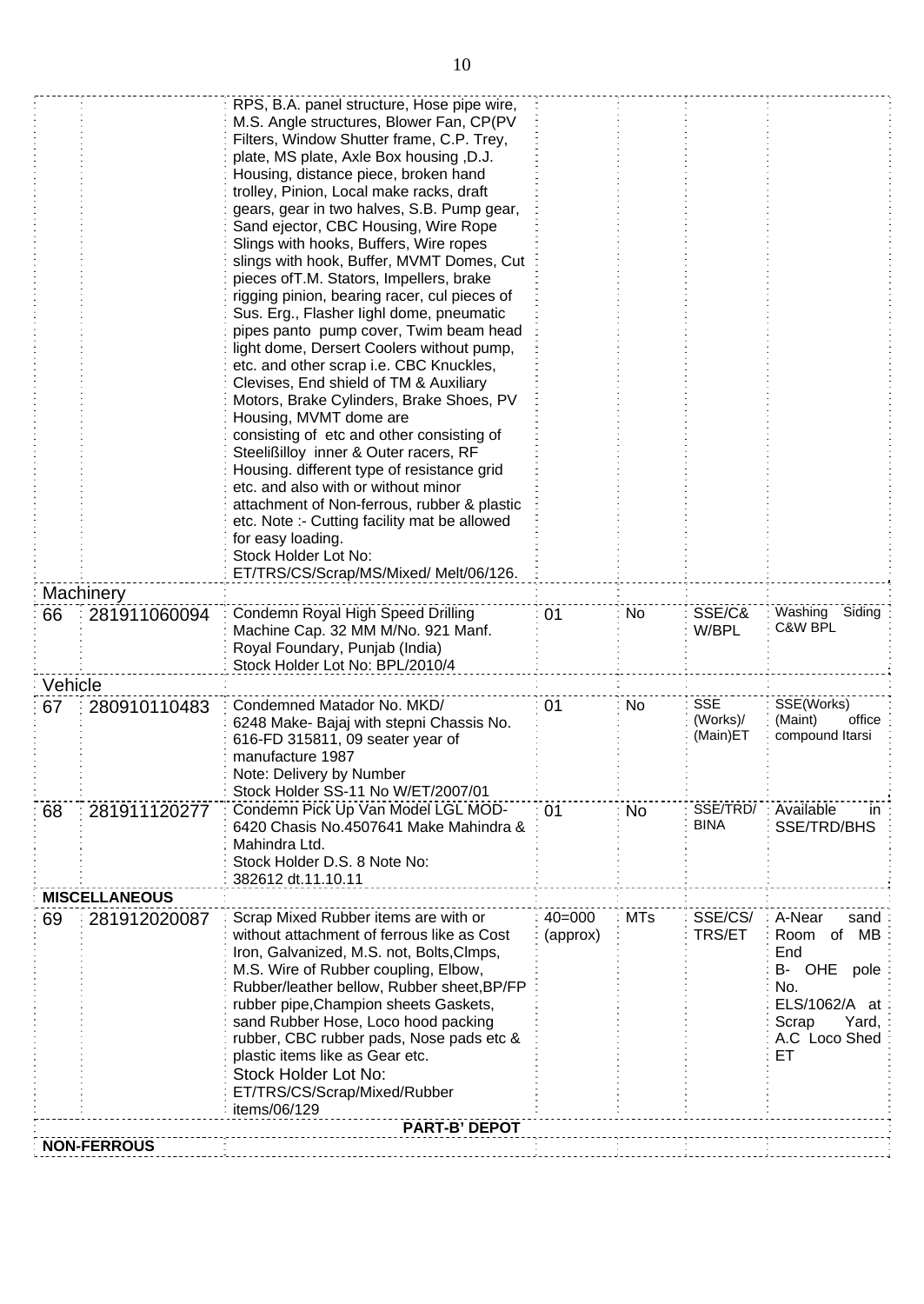| 70 | 280911070043         | <b>SCRAP CONDEMNED CEILING FAN SORT</b><br>AND SIZES WITH OR WITHOUT BLADE AND<br>ROD RECEIVED FROM BPL DIVISION.<br>Stock Holder Lot No<br>BPL/CRWS/FAN/11-12/03/0040                                                                                                                                                                                                                                                                                                                                                                                                                                                                                                                                                                                                                                                                                                                        | 1211                     | <b>Nos</b> | Dy.CMM/<br>CRWS/<br><b>BPL</b> | Room No 04 /<br><b>SCRAP YARD</b><br>/ CRWS / BPL                         |
|----|----------------------|-----------------------------------------------------------------------------------------------------------------------------------------------------------------------------------------------------------------------------------------------------------------------------------------------------------------------------------------------------------------------------------------------------------------------------------------------------------------------------------------------------------------------------------------------------------------------------------------------------------------------------------------------------------------------------------------------------------------------------------------------------------------------------------------------------------------------------------------------------------------------------------------------|--------------------------|------------|--------------------------------|---------------------------------------------------------------------------|
| 71 | 280911120132         | SCRAP CEILING FAN WITH MOTOR SORT<br>AND SIZES WITH OR WITHOUT BLADE AND<br>ROD.<br>Stockholder's Lot No<br>BPL/CRWS/FAN/11-12/06/0129                                                                                                                                                                                                                                                                                                                                                                                                                                                                                                                                                                                                                                                                                                                                                        | 1818                     | <b>Nos</b> | Dy.CMM/<br>CRWS/B<br>PL        | Room No 06 / R.<br>Section Road<br>SCRAP YARD /<br>CRWS / BPL             |
| 72 | 280910030468         | SCRAP Copper cable with PVC and<br>Rubber of different sizes with minor<br>attachment of ferrous & brass.<br>(will be sold to CPCB approved purchaser)<br>Stock Holder Lot No:<br>BPL/CRWS/09-10/Copper Cable/13/221                                                                                                                                                                                                                                                                                                                                                                                                                                                                                                                                                                                                                                                                          | 2300<br>(Approx)         | <b>Kgs</b> | Dy.CMM/<br>CRWS/B<br>PL        | Cage/ETL<br>Shop/CRWS/<br><b>BPL</b>                                      |
| 73 | 280912020207         | Scrap Roller bearing with brass cage<br>released from coaches.<br>Stock Holder Lot No<br>BPL/CRWS/11-12/Bearing/09/0198                                                                                                                                                                                                                                                                                                                                                                                                                                                                                                                                                                                                                                                                                                                                                                       | 17470<br>(Approx)        | Kgs        | Dy.CMM/<br>CRWS/B<br>PL        | Old Battery<br>Godown/<br><b>SCRAP YARD/</b><br><b>CRWS/BPL</b>           |
| 74 | 280912020225         | Scrap Rotary released from coaches.<br>Stock Holder Lot No<br>BPL/CRWS/11-12/Rotary/09/0216                                                                                                                                                                                                                                                                                                                                                                                                                                                                                                                                                                                                                                                                                                                                                                                                   | 6760<br>(Approx)         | <b>Kgs</b> | Dy.CMM/<br>CRWS/B<br>PL        | Pole No. 08 to<br>09 / New Shed/<br><b>SCRAP YARD/</b><br><b>CRWS/BPL</b> |
|    | <b>OTHER-FERROUS</b> |                                                                                                                                                                                                                                                                                                                                                                                                                                                                                                                                                                                                                                                                                                                                                                                                                                                                                               |                          |            |                                |                                                                           |
| 75 | 280912020205         | SCRAP FERROUS CONSISTING OF BRAKE<br>BEAM OF 13T / 16T RELEASED FROM<br>COACHES WITH OR WITHOUT MINOR NON<br>FERROUS ATTACHED IN THE WIRE ROPE<br>AND BRAKE SHOE HEAD IF ANY.<br>Stock Holder Lot No<br>BPL/ CRWS /11-12/BK-BEAM/09/0196                                                                                                                                                                                                                                                                                                                                                                                                                                                                                                                                                                                                                                                      | $32 = 090$<br>(Approx)   | <b>MTs</b> | Dy.CMM/<br>CRWS/B<br>PL        | <b>EP-186 TO</b><br>EP-187/R.Sec.<br>Road/CRWS/<br><b>BPL</b>             |
| 76 | 280912020212         | Scrap Ferrous consisting of Vertical Shock<br>Absorber released from coaches<br>intact/loose, with or without flange.<br>Stock Holder Lot No<br>BPL/CRWS/11-12/ SA/09/0203                                                                                                                                                                                                                                                                                                                                                                                                                                                                                                                                                                                                                                                                                                                    | $17 = 000$<br>(Approx)   | <b>MTs</b> | Dy.CMM/<br>CRWS/B<br>PL        | B- Area near<br><b>R</b> ly<br>track/SCRAP<br>YARD / BPL                  |
| 77 | 280912020224         | Scrap Junk consisting of cut up parts of<br>coaches including any Ferrous Scrap<br>Disintegrated Sheets, strips, Moldings,<br>Packing Strips, badly rusted sheets, Fan<br>Guards, seat frames, badly rusted fan<br>blades, SC MS Rusted Panels of coaches<br>with or without minor LP sheet<br>/wooden/Non-Ferrous attachments.<br>Corroded paint drums, MS dust shield<br>spring.<br>RESTRICTED ITEM-1.AXLE BOX SPRING AND<br>BOLSTER SPRING .2. SCREW COUPLING.<br>BRAKE BEAM, DRAW HOOK, BUFFER<br>PLUNGER, BUFFER SOCKET, VACUUM<br>RESERVOIR. 3. CAST IRON ITEM.4.<br>STAINLESS STEEL ITEMS.5 GI PIPE ABOVE<br>3' LENGTH 6, ALL TYPE OF BEARING.<br>NOTE-(A) NON FERROUS (EXCEPT MINOR<br>ATTACHMENT) IF ANY FOUND IN THE LOT<br>WILL NOT BE DELIVERED (B) REGARDING<br>CLASSIFICATION OF ITEMS, DEPOT<br>OFFICER VERDICT WILL BE FINAL FOR ANY<br><b>DISPUTE</b><br>Stock Holder Lot No | : $18 = 000$<br>(Approx) | $:$ MTs    | CRWS/B<br>PL                   | Dy.CMM/: D-308 to E-318<br>/SCRAP YARD/<br>CRWS/<br><b>BHOPAL</b>         |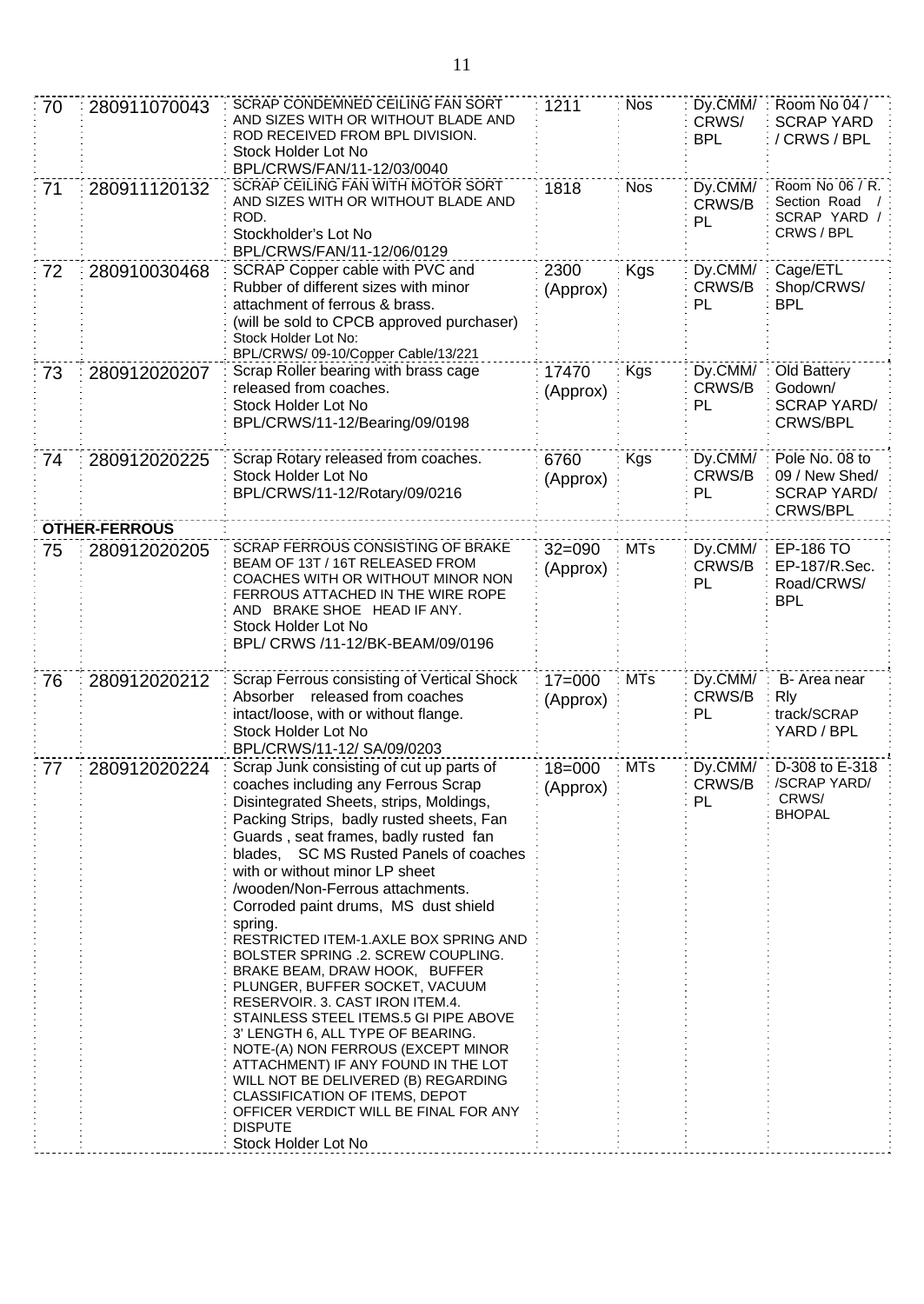|    |                      | BPL/CRWS/ 11-12/JUNK/09/0215                                                                                                                                                                                                                                                                                                                                                                                         |                        |            |                         |                                                                            |
|----|----------------------|----------------------------------------------------------------------------------------------------------------------------------------------------------------------------------------------------------------------------------------------------------------------------------------------------------------------------------------------------------------------------------------------------------------------|------------------------|------------|-------------------------|----------------------------------------------------------------------------|
|    | <b>Machinery</b>     |                                                                                                                                                                                                                                                                                                                                                                                                                      |                        |            |                         |                                                                            |
| 78 | 280911120126         | Condemned Tugger Plant No 134P and<br>133P with Motor and without battery.<br>Stockholder's Lot No<br>BPL/CRWS/11-12/Tugger / 06/0123                                                                                                                                                                                                                                                                                | 02                     | No         | Dy.CMM/<br>CRWS/B<br>PL | D-295 / SCRAP<br>YARD/<br>CRWS/BPL                                         |
| 79 | 280911120158         | SCRAP submersible pump with or without<br>motor of sort and sizes.<br>Stockholder's Lot No<br>BPL/CRWS/11-12 / Pump / 06/0155                                                                                                                                                                                                                                                                                        | 12                     | Set        | Dy.CMM/<br>CRWS/B<br>PL | POLE-11 NEW<br>SHED/SCRAP<br>YARD/CRWS/<br><b>BPL</b>                      |
| 80 | 280912020220         | SCRAP plate Bending and Straightening<br>Machine with moter, Plant No 032M, Sr. No<br>235, Model No Type PRBS-53011, code-<br>235.<br>Stockholder's Lot No<br>BPL/CRWS/ 11-12/ Bending Machine/09/0211                                                                                                                                                                                                               | 01                     | No         | Dy.CMM/<br>CRWS/B<br>PL | In front of Steel<br>Yard gate / Shell<br>component Shop<br>/ CRWS / BPL   |
|    | <b>MISCELLANEOUS</b> |                                                                                                                                                                                                                                                                                                                                                                                                                      |                        |            |                         |                                                                            |
| 81 | 280911120127         | SC L. P. SHEET OFF CUTS AND PIECES OF<br>SORT AND SIZES<br>Stockholder's Lot No<br>BPL /CRWS/11-12/ LP SHEET/ 06/0124                                                                                                                                                                                                                                                                                                | $10 = 000$<br>(Approx) | <b>MTs</b> | Dy.CMM/<br>CRWS/B<br>PL | Near New shed<br>Railway<br>and<br>track/SCRAP<br>YARD/CRWS/<br><b>BPL</b> |
| 82 | 280911120128         | SCRAP EMPTY FEVICOL DRUM with or without<br>lid CAP 20 TO 25 LTRS.<br>Stockholder's Lot No<br>BPL/CRWS/11-12/P-DRUM/06/0125                                                                                                                                                                                                                                                                                          | 218                    | <b>Nos</b> | Dy.CMM/<br>CRWS/B<br>PL | A-Area /SCRAP/<br>YARD/CRWS/BP                                             |
| 83 | 280911120169         | Scrap wooden packing of sort and sizes<br>Stockholder's Lot No<br>BPL/CRWS/11-12/ Wooden packing/07/0175                                                                                                                                                                                                                                                                                                             | $03 = 400$<br>(Approx) | <b>MTs</b> | Dy.CMM/<br>CRWS/B<br>PL | D-285 to D-293 /<br>SCRAP YARD /<br>CRWS/BPL                               |
| 84 | 280912010199         | SC LP SHEET DOOR OF SORT AND SIZES<br>WITH OR WITHOUT MS FRAME AND MINOR<br>NON FERROUS ATTACHMENTS LIKE<br>HANDLE, HOOK, LATCH, HINGES, SCREWS,<br>STRIPS ETC.<br>Note: Aluminium moulding will not be<br>delivered.<br>Stockholder's Lot No<br>BPL/CRWS/11-12/LP SHEET DOOR / 08/0191                                                                                                                              | $12 = 000$<br>(Approx) | <b>MTs</b> | Dy.CMM/<br>CRWS/B<br>PL | I-29 to I-35<br>Yard<br>Scrap<br>CRWS / BPL                                |
| 85 | 280912010200         | SCRAP BERTHS AND SEAT, BACK REST<br>RELEASED FROM COACHES OF SORT AND<br>SIZES WITH OR WITHOUT FERROUS FRAME<br>, COIR / FOAM /LP SHEET / PLYWOOD WITH<br>OR WITHOUT REXINE INCLUDING FERROUS<br>/ NON FERROUS ATTACHMENT LIKE<br>SCREW, NUTS, BOLTS, STRIPS, RIVETS,<br>SPRINGS, HINGES ETC.<br>RESTRICTED ITEMS-RECRON WILL NOT<br>BE DELIVERD IF ANY.<br>Stockholder's Lot No<br>BPL/CRWS/11-12/RES.BERTH/08/0192 | $35 = 000$<br>(Approx) | <b>MTs</b> | Dy.CMM/<br>CRWS/B<br>PL | K-105 to K-130<br>/ Scrap Yard /<br>CRWS / BPL                             |
| 86 | 280912010201         | SCRAP BERTHS AND SEAT, BACK REST<br>RELEASED FROM COACHES OF SORT AND<br>SIZES WITH OR WITHOUT FERROUS FRAME<br>, COIR / FOAM /LP SHEET / PLYWOOD WITH<br>OR WITHOUT REXINE INCLUDING FERROUS<br>/ NON FERROUS ATTACHMENT LIKE<br>SCREW, NUTS, BOLTS, STRIPS, RIVETS,<br>SPRINGS, HINGES ETC.<br>RESTRICTED ITEMS-RECRON WILL NOT<br>BE DELIVERD IF ANY.<br>Stockholder's Lot No<br>BPL/CRWS/11-12/GEN.BERTH/08/0193 | $20 = 000$<br>(Approx) | <b>MTs</b> | Dy.CMM/<br>CRWS/B<br>PL | L-151 TO L-<br>140<br>/Scrap Yard /<br>CRWS / BPL                          |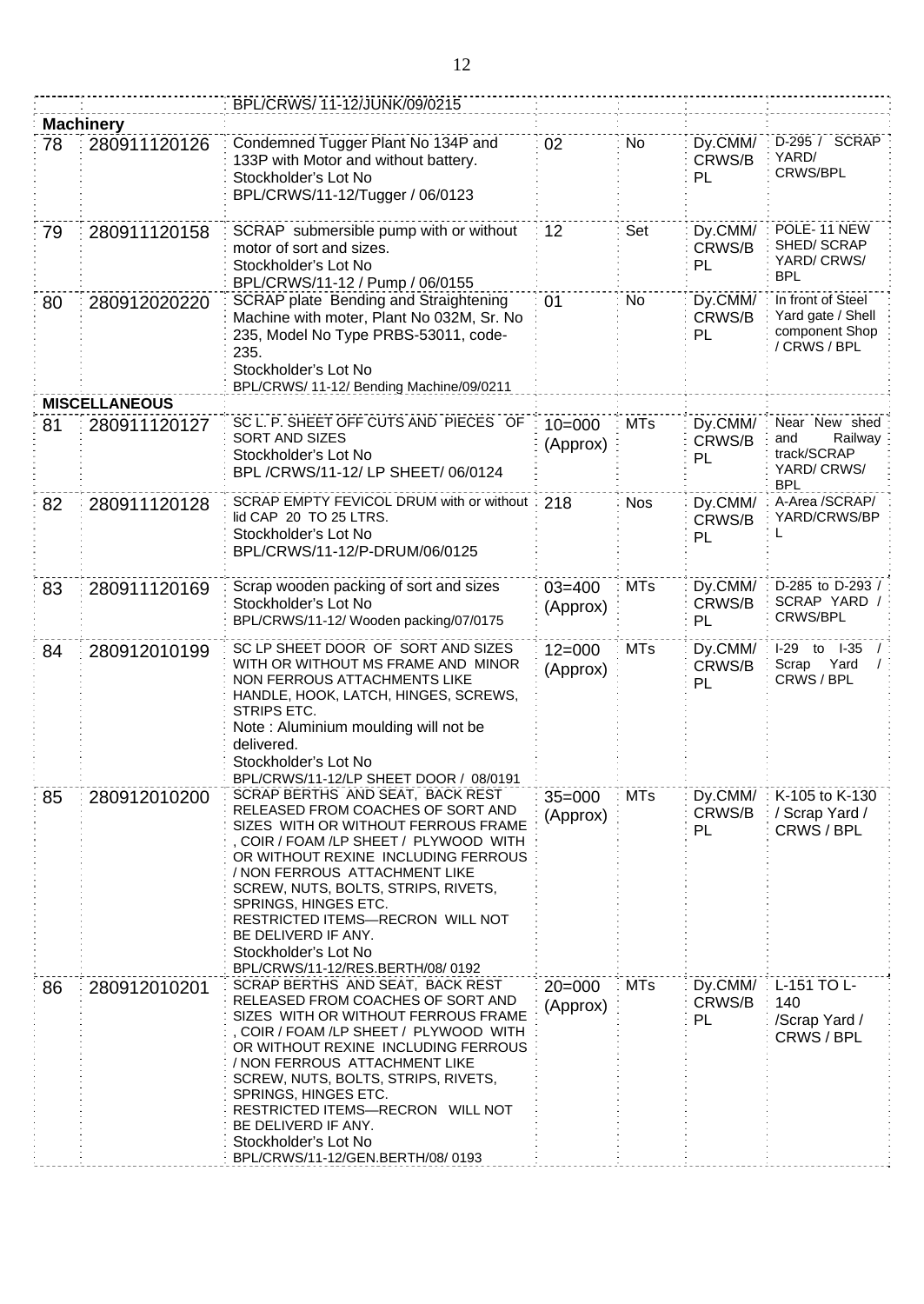| 87 | 280912020209 | Scrap Compreg ply with pvc of sort and<br>$47 = 000$<br>sizes released from coaches with or without<br>(Approx)<br>attachment of pvc, minor ferrous i.e nails,<br>screw and small strip if any.<br>Stockholder's Lot No<br>BPL/CRWS/11-12/PVC-PLY/09/0200                                                                                                                                                                                                                                                                                                                                                                                                                                                                                                                                                                                                                                                                                                                                         |                          | <b>MTs</b>     | Dy.CMM/<br>CRWS/B<br>PL         | EP-185 to EP-<br>186/ R. section<br>Road/<br><b>SCRAP YARD</b><br>/CRWS / BPL |
|----|--------------|---------------------------------------------------------------------------------------------------------------------------------------------------------------------------------------------------------------------------------------------------------------------------------------------------------------------------------------------------------------------------------------------------------------------------------------------------------------------------------------------------------------------------------------------------------------------------------------------------------------------------------------------------------------------------------------------------------------------------------------------------------------------------------------------------------------------------------------------------------------------------------------------------------------------------------------------------------------------------------------------------|--------------------------|----------------|---------------------------------|-------------------------------------------------------------------------------|
| 88 | 280912020214 | SCRAP MS/GI pipes of sort and sizes with<br>or without attachment of<br>ferrous/rubber/plastic/wood/ sockets/ elbow,<br>flushing valve/push cock etc. and entrance<br>hand rail.<br>Stockholder's Lot No<br>BPL /CRWS/11-12/PIPE/09/0205                                                                                                                                                                                                                                                                                                                                                                                                                                                                                                                                                                                                                                                                                                                                                          | $33 = 110$<br>(Approx)   | <b>MTs</b>     | Dy.CMM/<br>CRWS/B<br>PL         | D-260 to D-275<br>/SCRAP YARD<br>/CRWS/BPL                                    |
| 89 | 280912020216 | SCRAP VESTIBULE RUBBER WITH OR<br><b>WITHOUT MINOR FERROUS</b><br>ATTACHMENT LIKE NUT, BOLT,<br>WASHER AND STRIPS ETC.<br>Stockholder's Lot No<br>BPL/CRWS/11-12/RUBBER/09/0207                                                                                                                                                                                                                                                                                                                                                                                                                                                                                                                                                                                                                                                                                                                                                                                                                   | $33 = 830$<br>(Approx)   | <b>MTs</b>     | Dy.CMM/<br>CRWS/B<br>PL         | D-300 to D-306<br>/SCRAP YARD<br>CRWS/BPL                                     |
|    | Hazardous    |                                                                                                                                                                                                                                                                                                                                                                                                                                                                                                                                                                                                                                                                                                                                                                                                                                                                                                                                                                                                   |                          |                |                                 |                                                                               |
| 90 | 280911120165 | Misc. released material from coaches<br>unserviceable scrap consisting pieces of<br>PVC sheet, broken LP sheet, PVC/plastic<br>container, PVC/ Plastic/Rubber hose pipes.<br>foam rubber, coir, Rexine, broken HDPE<br>chute. FRP items, Shutter frame, louvers,<br>Inlay, front cover of axle, small broken<br>piece of rubber item, packing material such<br>as polythene bags, un useable gunny bags,<br>broken wooden packing box, Limpet sheet,<br>packing (rubber/ fiber/ wooden) bolster &<br>draw gear etc. Nylon bushes & Nylon Items,<br>wire rope, card board, paper broken pieces<br>of of thermacole, broken glass pieces, floor<br>sweeping sand, mud, saw dust etc.<br>NOTE:-1-Ferrous and non ferrous material<br>except minor attachment with lot will not be<br>delivered. If any<br>2- All materials should be lifted below road<br>level and sweeping condition.<br>3- Qty.180 $M3$ (approx)<br>Stockholder's Lot No<br>CRWS/BPL/MECH/PCR/11-12/05/Misc.<br>released material | $180 = 000$<br>(appro`x) | M <sub>3</sub> | SSE/PC<br><b>R/CRWS</b><br>/BPL | New scrap yard<br>Bin No 03                                                   |
| 91 | 280911120166 | Misc. released material from coaches<br>unserviceable scrap consisting pieces of<br>PVC sheet, broken LP sheet, PVC/plastic<br>container, PVC/ Plastic/Rubber hose pipes.<br>foam rubber, coir, Rexine, broken HDPE<br>chute. FRP items, Shutter frame, louvers,<br>Inlay, front cover of axle, small broken<br>piece of rubber item, packing material such<br>as polythene bags, un useable gunny bags,<br>broken wooden packing box, Limpet sheet,<br>packing (rubber/ fiber/ wooden) bolster &<br>draw gear etc. Nylon bushes & Nylon Items,<br>wire rope, card board, paper broken pieces<br>of of thermacole, broken glass pieces, floor<br>sweeping sand, mud, saw dust etc.<br>NOTE:- 1-Ferrous and non ferrous material<br>except minor attachment with lot will not be                                                                                                                                                                                                                   | $170 = 000$<br>(approx)  | M <sub>3</sub> | SSE/PC<br>R/CRWS<br>/BPL        | New scrap yard<br>Bin No 06                                                   |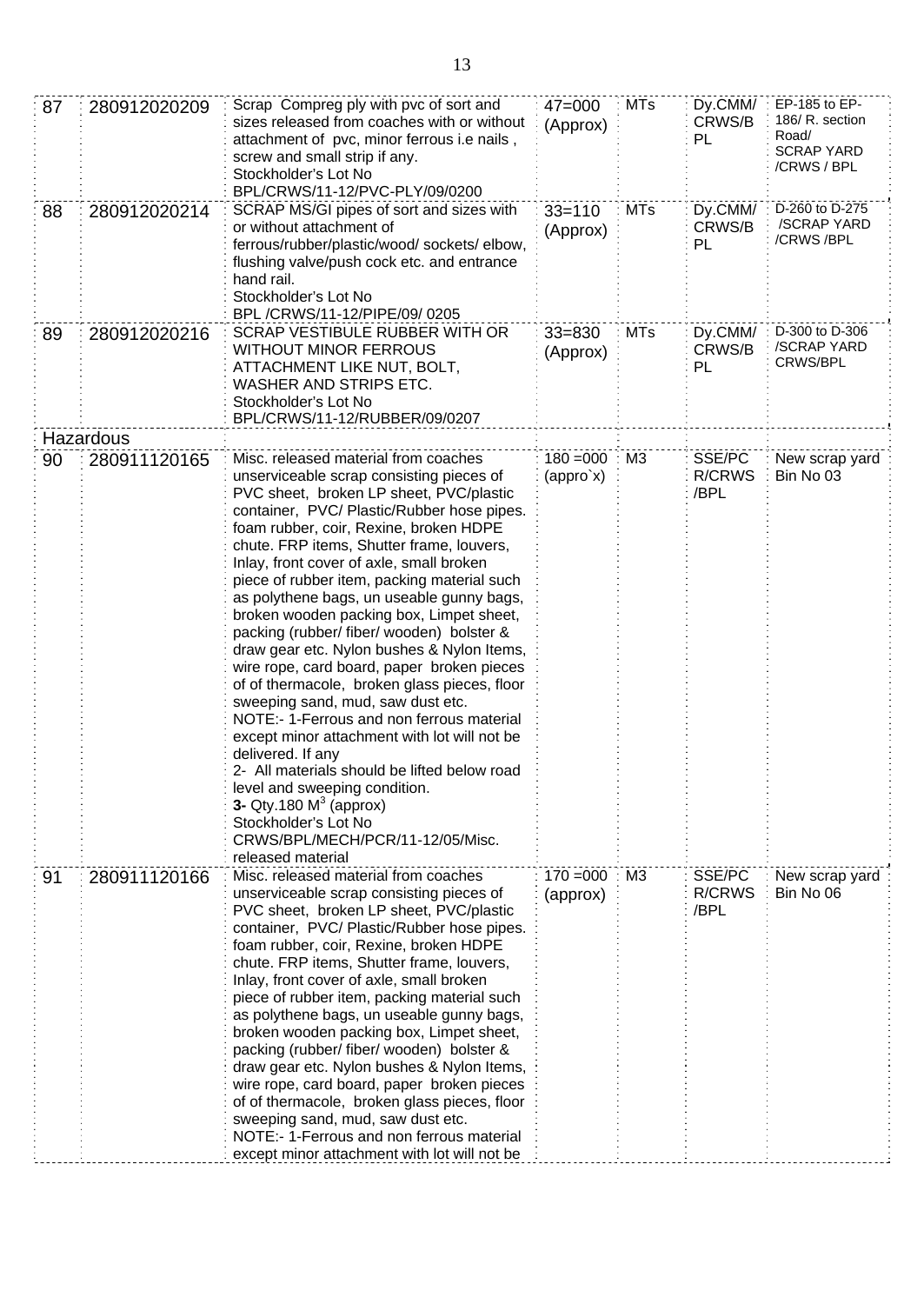|    |              | 2- All materials should be lifted below road<br>level and sweeping condition<br>Stockholder's Lot No<br>CRWS/BPL/MECH/PCR/11-12/04/Misc.<br>released material                                                                                                                                                                                                                                                                                                        |                         |            |                                 |                                                                                |
|----|--------------|----------------------------------------------------------------------------------------------------------------------------------------------------------------------------------------------------------------------------------------------------------------------------------------------------------------------------------------------------------------------------------------------------------------------------------------------------------------------|-------------------------|------------|---------------------------------|--------------------------------------------------------------------------------|
| 92 | 280911120167 | Misc. released material from coaches<br>Unserviceable scrap consisting. Rexine,<br>torm/pieces, coir foam, foam rubber pieces,<br>cut pieces of recron and polythene bags<br>etc.<br>NOTE:-1-Ferrous and non ferrous material<br>except minor attachment with lot will not be<br>delivered. If any<br>2- All materials should be lifted below road<br>level and sweeping condition.<br>Stockholder's Lot No<br>CRWS/BPL/MECH/PCR/11-12/03/Misc.<br>released material | $225 = 000$<br>(approx) | ΜЗ         | SSE/PC<br><b>R/CRWS</b><br>/BPL | In front of main<br>gate of scrape<br>yard between<br>E.Pole No. 102<br>to 103 |
| 93 | 280912020211 | Scrap Lead Ebonite And Plastic Etc.<br>Consisting of Unserviceable/ Scrap VRLA<br>Batteries released from Coaches with Or<br>Without Broken Bodies And Minor Ferrous<br>Attachment If Any.<br>(will be sold to CPCB approved purchaser)<br>Stockholder's Lot No<br>BPL/CRWS/ 11-12/BATTERY/09/0202                                                                                                                                                                   | $36 = 000$<br>(approx)  | <b>MTs</b> | Dy.CMM/<br>CRWS/B<br>PL         | A-Area/Near<br>Rly. Track/<br>Scrap Yard<br>/CRWS/BPL                          |

Certificate holder) as Recyclers/Re-processors and having environmentally sound management facilities. The person actually bidding on the firm's behalf will have to produce namely authorization letter on Firm's letterhead.

- (2) **No fire arms** / **weapon** will be allowed inside the auction hall.
- (3) After getting the Delivery Order in division lots, the scrap purchaser will contact the **DMM/EA to DRM/BPL** in the Division, along with a written request for delivery of the sold lot of scraps (other than scrap depot lots).
- **(4) Interest rate in case of delayed payment will be charged @ 7% above the Base Rate of State Bank of India prevailing on the date of auction (Railway Board letter No.2010/RS/S/709/36 Dt. 24/12/2010).**
- (5) The auction sale is subject to the General Conditions of Auction Sale, the Special Condition of Auction sale, which was circulated, vide COS JBP's letter No. WCR/SHQ/1401/Sales/01 Dated 07/06/2004 and any other condition, which will be announced/ circulated at the time of auction sale or with catalogue. The auction catalogue and general conditions of sale are also available on West Central Railway's official website: [www.wcr.indianrailways.gov.in.](http://www.wcr.indianrailways.gov.in/) The purchasers are bound to accept the general condition available on West Central Railway's official website.
- (6) The EMD stands forfeited if balance sale value not deposited by purchasers within the 50 days from the date of auction
- (7) Only one bidder will represent a participating firm in the auction.
- (8) The balance payment may be read as under .(i) In two installment for lot where balance sale Value exceeds Rs. 3.0 lacs but is less than Rs. 10.0 lacs (ii) In three installments for lots where balance sale Value is Rs. 10.0 lacs and above
- (A) Special Notice for Future auction :

It is intimated that E-auction is expected to be implemented shortly. Therefore all purchasers are hereby advised to get the digital signature as earliest for secured participation in E-auction. It may be noted that purchasers not having digital signature may not be able to participate in E-auction for scrap sale.

The Purchaser may obtained the digital signature from the following Govt. approved agencies.

| S.No | Name of Certified Agencies | Website No.        | Telephone No.     |
|------|----------------------------|--------------------|-------------------|
|      | Safescrypt                 | www.safescrypt.com | 91-044-22540770   |
|      | <b>NIC</b>                 | www.nic.in         | 91-011-24361133   |
|      | <b>IDRBT</b>               | www.ldrbtca.org.in | 91-40-23534982-85 |